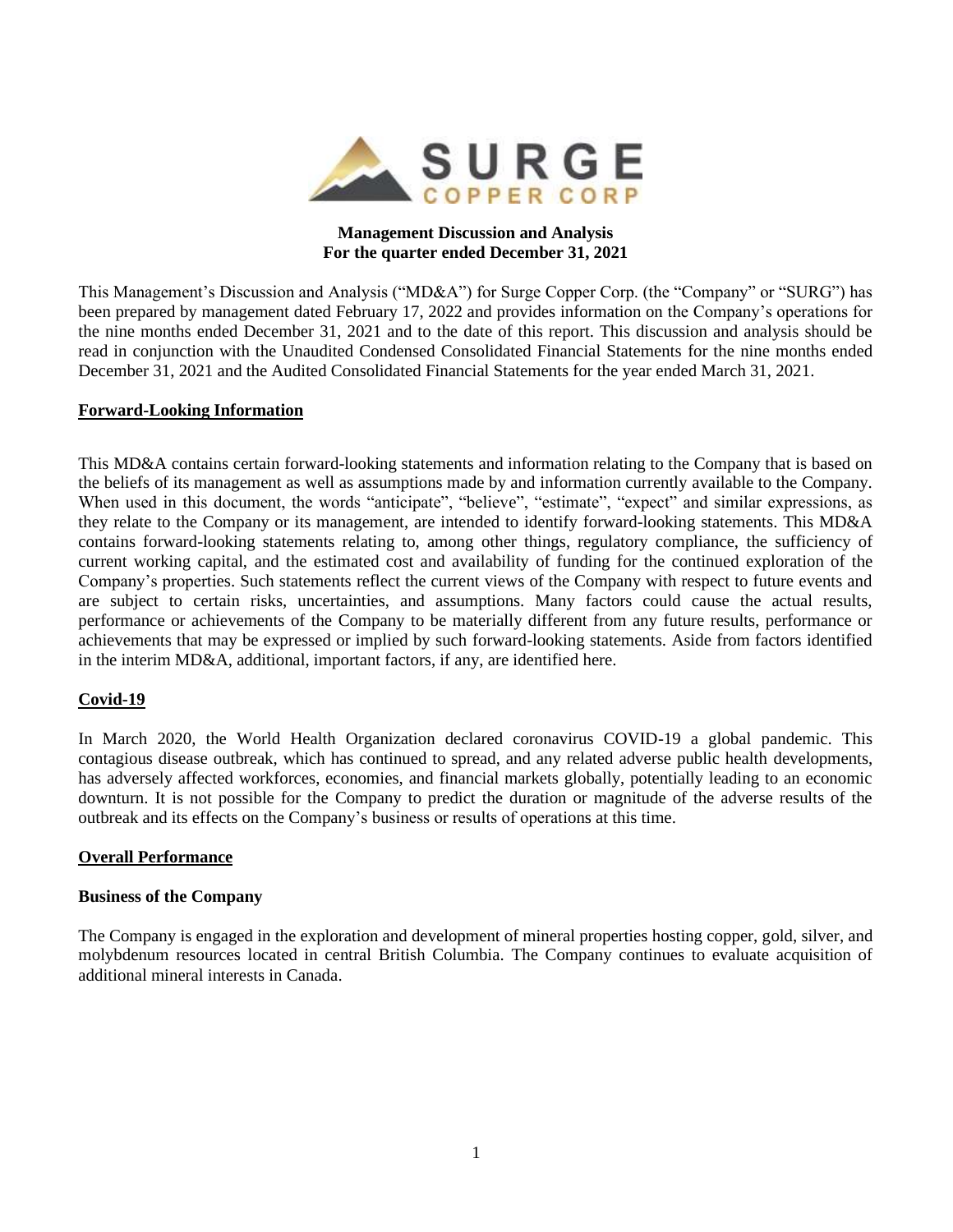# **Highlights**

Highlights from the quarter ended December 31, 2021:

# **Operations**

- Completed the active drill campaign at the Ootsa Property, which over the course of October 2020 to October 2021, comprised 46,137 metres of core drilling over 99 holes
- $\checkmark$  Released all the drill results relating to the resource delineation drilling focused on the West Seel and East Seel porphyry deposits
- $\checkmark$  Released the first batch of drill results relating to the exploration of the near-surface Seel Breccia Zone which was significantly expanded during 2021 drilling
- $\checkmark$  Completed camp construction at the Berg deposit area, and completed a maiden drill program comprising 2,855 metres of core drilling over 9 holes targeting the expansion and further delineation of high-grade zones within the deposit
- ✓ Continued to advance data-compilation and interpretation from the regional ZTEM airborne geophysical survey completed in 2021
- $\checkmark$  Continued to advance work related to a resource update being undertaken on the Ootsa Property
- $\checkmark$  Advanced plans for future metallurgical testwork to be undertaken focused on the West Seel deposit

### **Financial**

- $\checkmark$  Ended the quarter with cash of \$8,594,278 and working capital of \$7,635,934
- $\checkmark$  Incurred cash flow from operations of (\$1,050,798) and cash flow from investing activities of (\$1,393,163)

### **Corporate**

- $\checkmark$  Appointed Mark Wheeler as Vice President, Projects. Mr. Wheeler is a professional mining engineer with 17 years of diverse leadership experience in operations and senior project engineering roles spanning PEA and PFS-level technical studies, a successful environmental permitting process under the Canadian federal environmental assessment process, operations roles in large-scale open-pit and underground mines, and numerous corporate finance transactions. Mr. Wheeler will lead Surge's various technical studies and environmental permitting efforts as the Company continues to advance its Ootsa and Berg Properties.
- $\checkmark$  Completed its first-anniversary payment under the terms of the option agreement for the Berg Property, in which it issued 689,655 shares valued at \$200,000 to Thompson Creek Metals Company Inc.

### **Catalyst Outlook**

- $\checkmark$  Drill results from 13 remaining drill holes from the 2021 Ootsa drill program
- $\checkmark$  Drill results from 9 drill holes from the 2021 Berg drill program
- $\checkmark$  Ootsa resource update
- $\checkmark$  Inversion and targeting results from regional airborne geophysics and update on 2022 exploration program
- $\checkmark$  Metallurgical testwork program results

## **Mineral Properties**

### **Ootsa Property, British Columbia**

As at December 31, 2021, the Company owned a 100% interest in the Ootsa Property, located in central British Columbia, comprised of 138 mineral claims totalling 87,574.7 hectares. All the Ootsa claims with the exception of 2 have had sufficient exploration work completed to remain valid until December 10, 2025.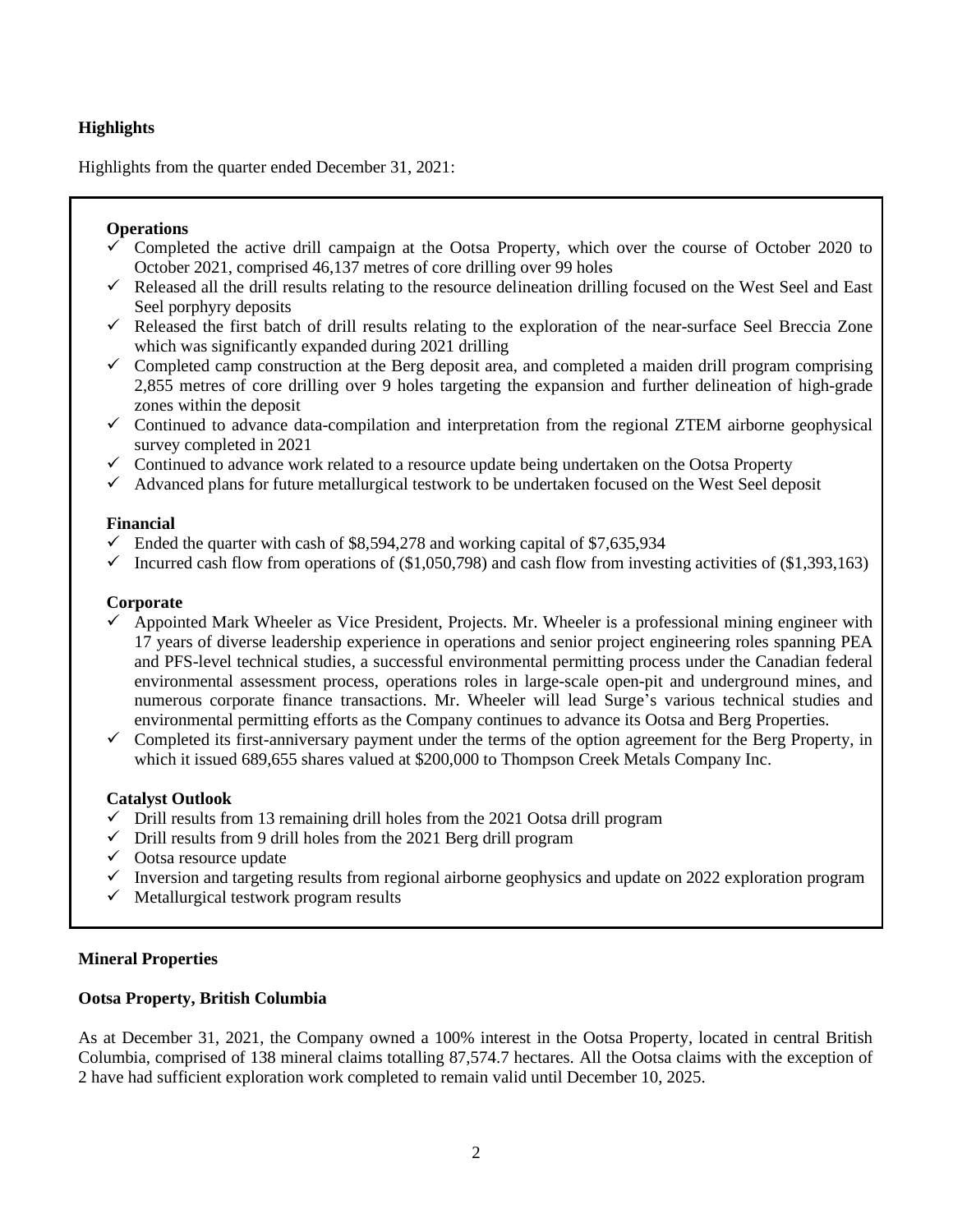Beyond claims acquired by staking, material transactions and royalty obligations in respect to this property are:

- 14 claims totalling 574.6 hectares, known as the Ox claims, are subject to a 2% Net Smelter Returns ("NSR") royalty. The purchase agreement with the vendor, Silver Standard Resources Inc., ("Silver") entitles the Company to purchase 50% of the 2% NSR from Silver at any time by the payment to Silver of \$500,000. The Company may purchase the remaining 1% NSR at any time by payment to Silver of an additional \$1,000,000. There is an associated Area of Interest with these claims, defined as the area lying within a distance of one kilometre from the external boundaries of the claims.
- There are five claims totalling 3,450.4 hectares, known as the Seel claims, which are subject to a 1% NSR. The Company is entitled at any time to purchase 50% of this 1% NSR for \$1,000,000. There is an associated Area of Interest with these claims, defined as the area lying within a distance of one kilometre from the external boundaries of the claims.
- Two additional claims known as the Swing claims (the "Captain Mine") totalling 383.4 hectares, purchased in March 2014, are subject to a 2% NSR. The purchase agreement with the vendor entitles the Company to purchase 50% of the 2% NSR from the vendor at any time by the payment to the vendor of \$500,000 or the Company may purchase the entire 2% NSR at any time by payment to the vendor of \$1,000,000.
- The Troitsa Peak claim totalling 211.3 hectares and purchased in December 2014 is subject to a 1% NSR, half of which can be bought back at any time by the Company for \$500,000.
- On August 5, 2016, the Company acquired one claim for total consideration of \$3,000, adding a total of 76.7 hectares.
- On April 1, 2021, the Company acquired one claim for total consideration of 500,000 shares of the Company subject to a 2.5% NSR of which 60% (1.5% NSR) can be bought back by the Company for \$1,500,000.
- On April 5, 2021, the Company acquired two claims for total consideration of 350,000 shares of the Company subject to a 2% NSR of which 50% can be bought back by the Company for \$1,500,000 and the remaining 50% can be bought back for and additional \$2,000,000.
- On September 26, 2021, the Company acquired two claims for total consideration of 390,000 shares of the Company subject to a 2% NSR of which 50% can be bought back by the Company for \$1 million.

### **Summary of Exploration Activities:**

The Company presently owns 87,574.7 hectares comprised of 138 claims in its Ootsa Property which contains the East Seel, West Seel, and Ox deposits. The property is located immediately adjacent to the Huckleberry Mine owned by Imperial Metals which produced copper, molybdenum, silver, and gold, from similar style deposits from 1997 to 2016.

From 2004 to present, the Company has conducted extensive exploration on the Ootsa Property. The Company has drilled 150,903 metres of core in 401 holes, conducted metallurgical testing, completed numerous ground based geophysical surveys plus an airborne geophysical survey, and collected and assembled a database containing 10,323 soil samples. NI 43-101 compliant resources containing porphyry style Cu-Au-Mo-Ag mineralization have been delineated at the Ox, East Seel, and West Seel deposits, and numerous exploration targets have been identified.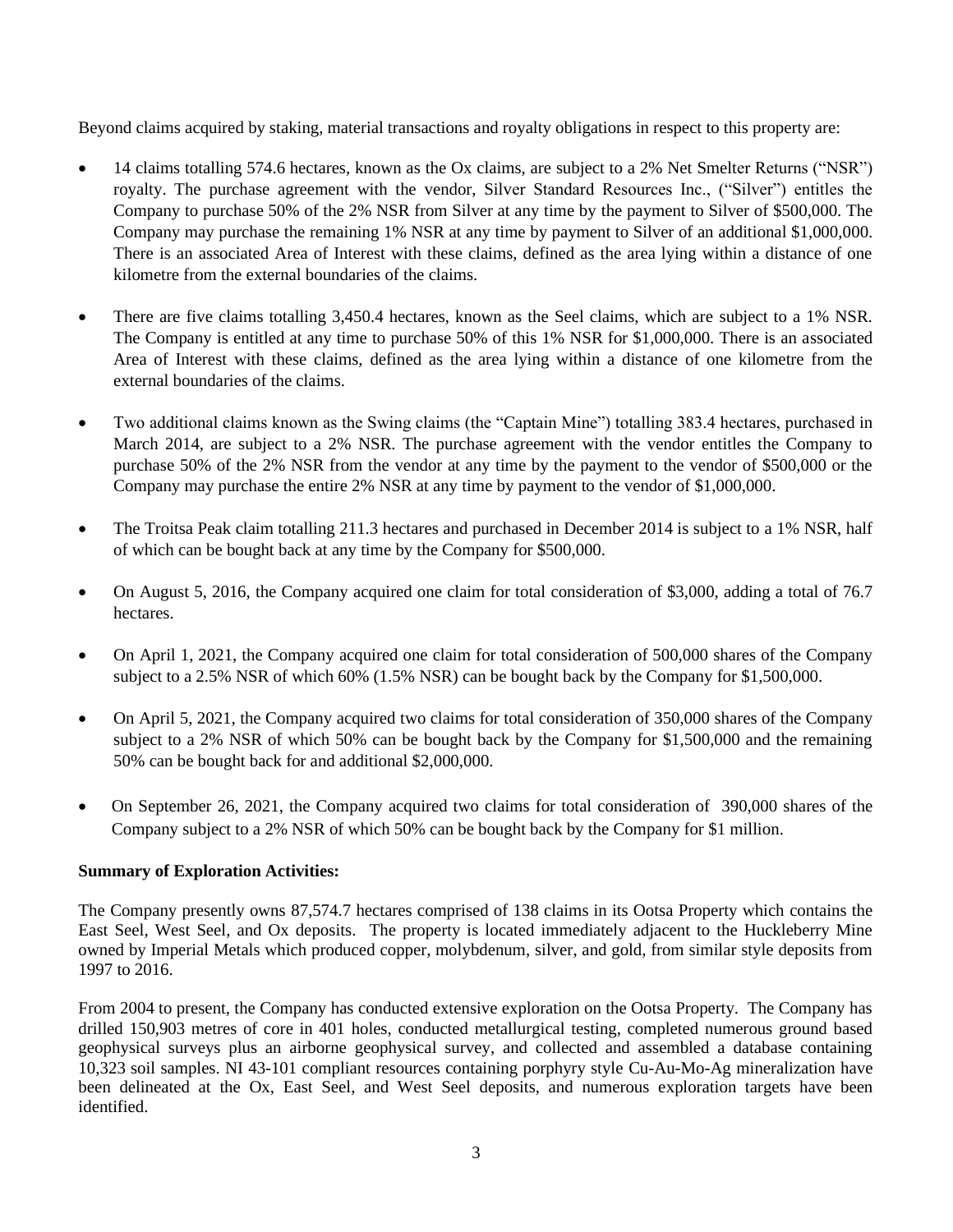|  |  |  |  |  | <b>Ootsa Property Drill Hole Highlights</b> |
|--|--|--|--|--|---------------------------------------------|
|--|--|--|--|--|---------------------------------------------|

| <b>Drill Hole</b> | <b>Deposit</b>         | From $(m)$ | To(m) | Width<br>$(m)$ *   | Cu <sub>96</sub> | Au g/t   | Mo%                      | Ag g/t | Cu<br>Eq%** |
|-------------------|------------------------|------------|-------|--------------------|------------------|----------|--------------------------|--------|-------------|
| S06-42            | East Seel              | 22         | 160   | 138                | 0.84             | 0.06     | $\overline{a}$           | 22.11  | 1.13        |
| S11-81            | East Seel              | 38.5       | 176   | 137.5              | 0.39             | 0.34     |                          |        | 0.69        |
| S13-148           | East Seel              | 31.7       | 178   | 146.3              | 0.51             | 0.59     | $\overline{\phantom{a}}$ | 2.33   | 1.05        |
| S13-148           | East Seel              | 31.7       | 76    | 44.3               | 0.94             | 1.12     | $\overline{\phantom{a}}$ | 3.46   | 1.96        |
| S13-151           | East Seel              | 32.9       | 193   | 160.1              | 0.33             | 0.38     | $\overline{a}$           | 2.01   | 0.68        |
| S13-157           | East Seel              | 31.7       | 218   | 186.3              | 0.37             | 0.41     | $\blacksquare$           | 1.82   | 0.75        |
| S13-177           | East Seel              | 26.8       | 213   | 186.2              | 0.39             | 0.53     | $\overline{\phantom{a}}$ | 1.86   | 0.87        |
| S13-178           | East Seel              | 26.5       | 170   | 143.5              | 0.46             | 0.55     | $\overline{\phantom{a}}$ | 2.43   | 0.97        |
| S13-183           | East Seel              | 38         | 134   | 96                 | 0.58             | 0.62     | $\frac{1}{2}$            | 2.75   | 1.15        |
| S13-183           | East Seel              | 76         | 100   | 24                 | 1.11             | 1.22     | $\overline{\phantom{a}}$ | 4.98   | 2.23        |
| S20-218           | East Seel              | 34.5       | 210.6 | 175.1              | 0.35             | 0.4      |                          | 1.7    | 0.72        |
| S11-100           | West Seel              | 170        | 736.7 | 566.7              | 0.25             | 0.173    | 0.028                    | 3.4    | 0.53        |
| S12-101           | West Seel              | 262        | 1079  | 817                | 0.2              | 0.21     | 0.026                    | 2.24   | 0.49        |
| S12-101           | West Seel              | 308        | 829.8 | $\overline{521.8}$ | 0.23             | 0.3      | 0.032                    | 2.63   | 0.63        |
| S12-118           | West Seel              | 350        | 887   | 537                | 0.27             | 0.19     | 0.055                    | 2.69   | 0.65        |
| S12-118           | West Seel              | 356        | 660   | 304                | 0.33             | 0.24     | 0.065                    | 3.41   | 0.79        |
| S14-208           | West Seel              | 283        | 591   | 308                | 0.28             | 0.26     | 0.046                    | 3.5    | 0.70        |
| S14-208           | West Seel              | 431        | 591   | 160                | 0.38             | 0.41     | 0.056                    | 4.29   | 0.97        |
| S14-210           | West Seel              | 199        | 867   | 668                | 0.28             | 0.17     | 0.033                    | 3.34   | 0.57        |
| S14-210           | West Seel              | 361        | 533   | 172                | 0.39             | 0.29     | 0.062                    | 4.99   | 0.90        |
| S20-219           | West Seel              | 15         | 1028  | 1013               | 0.2              | 0.13     | 0.025                    | 2.9    | 0.43        |
| Ox13-46           | Ox                     | 5.1        | 167   | 161.9              | 0.36             | 0.06     | 0.028                    | 1.85   | 0.53        |
| Ox13-62           | Ox                     | 5.8        | 86    | 80.2               | 0.43             | 0.07     | 0.035                    | 1.73   | 0.63        |
| Ox13-80           | $\mathbf{O}\mathbf{x}$ | 18.3       | 246   | 227.7              | 0.34             | 0.05     | 0.032                    | 1.73   | 0.51        |
| Ox13-108          | Ox                     | 10.5       | 120   | 109.5              | 0.33             | 0.06     | 0.038                    | 1.57   | 0.53        |
| Ox13-110          | $\mathbf{O}\mathbf{x}$ | 5.4        | 108.7 | 103.3              | 0.44             | 0.06     | 0.04                     | 1.89   | 0.65        |
| Ox13-114          | Ox                     | 4.9        | 130.2 | 125.3              | 0.38             | 0.07     | 0.015                    | 1.9    | 0.51        |
| Ox13-120          | $\mathbf{O}\mathbf{x}$ | 118        | 150.9 | 32.9               | 0.4              | $0.08\,$ | 0.012                    | 2.3    | 0.53        |

\*Width refers to drill hole intercepts, true widths have not been determined.

\*\*Cu Eq. (copper equivalent) has been used to express the combined value of copper, molybdenum, gold and silver as a percentage of copper, and is provided for illustrative purposes only. No allowances have been made for recovery losses that may occur should mining eventually result. Calculations use metal prices of US \$3.00/lb copper, \$1,800/oz gold, \$22 silver, and \$10/lb molybdenum using the formula Cu Eq.% = Cu% + (Au g/t x 0.875) + (Ag g/t x 0.0107) + (Mo% x 3.33).

#### **2016 Preliminary Economic Assessment**

In February 2016, the Company announced the results of a resource update and independent Preliminary Economic Assessment (PEA) for the Ootsa Project which was conducted by P&E Mining Consultants Inc. with input from Knight-Piesold Consulting and ERM Consultants Canada Ltd. Details of the resource update and PEA can be found in the Company's news release dated February  $9<sup>th</sup>$ , 2016, and a technical report documenting the study is available on SEDAR and on our website at [www.surgecopper.com.](http://www.surgecopper.com/) The resource update and PEA were done in accordance with National Instrument 43-101 Standards of Disclosure for Mineral Projects. The updated mineral resource estimate was prepared by Brian Ray, P.Geo. and Eugene Puritch, P.Eng., both Independent Qualified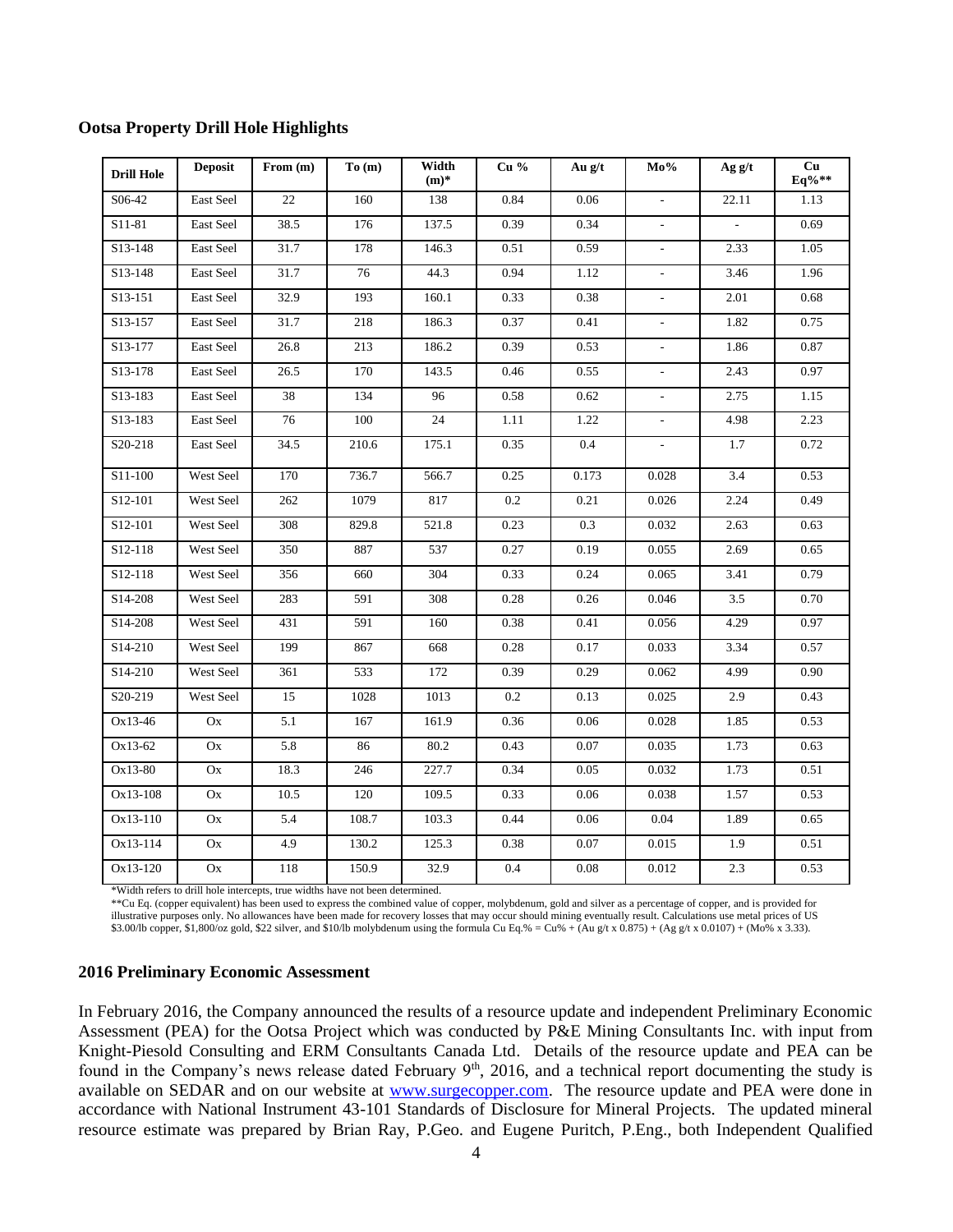Persons as defined by National Instrument 43-101 and has an effective date of January 1, 2016. The Preliminary Economic Assessment has been prepared under the supervision of Eugene Puritch, P.Eng, an Independent Qualified Person as defined by National Instrument 43-101, and has an effective date of January 1, 2016.

The conceptual study demonstrates the potential to develop the Ootsa Project by means of contract mining and toll milling at low initial capital cost, low risk, and with rapid project payback and favorable economics. The conceptual operating plan for the Ootsa Project is based on the sequential open pit development of the East Seel, Ox, and West Seel deposits with crushed mill feed transported from Ootsa to the adjacent Huckleberry mill by means of an overland conveyor system employing a series of floating conveyor units to cross the intervening reservoir. A total of 65 million tonnes of mill feed grading 0.37% copper equivalent (0.25% Cu, 0.13 g/t Au, 0.016% Mo, 2.3 g/t Ag) is proposed in the study with a stripping ratio of 1.46:1. Using base case metal prices (US\$) of \$3/lb Cu, \$1,260/oz Au, \$10.30/lb Mo, and \$17/oz Ag the study shows an after tax net present value discounted at 5% of C\$186 million and an after-tax internal rate of return of 81%. The project has an initial capital cost of C\$64 million, a mine life of 12 years, and a 1-year payback period.

The table below shows how the Ootsa Project value varies with changing metal prices and exchange rate.

| <b>Metal Price</b>     |                   |       |       |       |       |       |       |
|------------------------|-------------------|-------|-------|-------|-------|-------|-------|
| Cu                     | $US \frac{S}{lb}$ | 2.25  | 2.50  | 2.75  | 3.00  | 3.25  | 3.50  |
| Au                     | $US$ $\sqrt{2}$   | 1,140 | 1,180 | 1,220 | 1,260 | 1,300 | 1,340 |
| Ag                     | $US \frac{6}{2}$  | 14.75 | 15.50 | 16.25 | 17.00 | 17.75 | 18.50 |
| Mo                     | $US \frac{8}{16}$ | 6.70  | 7.90  | 9.10  | 10.30 | 11.50 | 12.70 |
| Forex                  | <b>US\$:C\$</b>   | 0.73  | 0.75  | 0.78  | 0.80  | 0.83  | 0.85  |
|                        |                   |       |       |       |       |       |       |
| NPV $@$ 5% (after tax) | C\$M              | 21    | 86    | 141   | 186   | 232   | 274   |
| IRR (after tax)        | %                 | 31    | 54    | 69    | 81    | 92    | 103   |
| Payback                | vrs               | 1.6   | 1.2   | 1.1   | 1.0   | 0.9   | 0.8   |

#### **Metal Price – Exchange Rate Sensitivity**

Direct cash costs including all on-site costs of production are US\$1.33/lb Cu and all-in sustaining cash costs, including all costs of production plus sustaining capital are US\$2.09/lb Cu.

#### PEA disclaimers:

The stated 65 million tonnes of mill feed consists of 61 million tonnes of the Measured portion of the mineral resource at grades of 0.25% Cu, 0.13 g/t Au, 0.016% Mo, and 2.3 g/t Ag, plus 4 million tonnes of the Indicated portion of the mineral resource at grades of 0.24% Cu, 0.07 g/t Au, 0.015% Mo, and 2.3 g/t Ag.

NPV includes by-product credits for gold, molybdenum, and silver. A discount rate of 5% was applied to generate NPV based on the lower risk of the development relative to that of similar projects. A contingency factor of 30% was included in the initial capital cost estimate.

The PEA is based on the open pit development of the Ootsa Property by a contract miner, toll milling of Ootsa mill feed at the adjacent Huckleberry Mill at the end of current operations and use of the existing Huckleberry site facilities on a fee-basis. There are currently no agreements in place to conduct toll milling of Ootsa mill feed at the Huckleberry facilities, nor is there any guarantee that the required agreements can be established on commercially acceptable terms to support the proposed development plan.

The projected mining method, potential production profile and other Ootsa Project economics referred to in this Management Discussion and Analysis are summarized from a PEA, which is filed on SEDAR, and are conceptual in nature and additional technical studies will need to be completed in order to fully assess the Ootsa Project's viability. The PEA should not be considered a Pre-feasibility or Feasibility Study, as the economic and technical viability of the project have not been demonstrated to that level. There is no certainty that a potential mining operation will be realized or that a production decision will be made. A mine production decision that is made prior to completing a Feasibility Study carries potential risks, specifically, mine design and mining schedules, metallurgical flow sheets and process plant designs may require additional detailed work and economic analysis and internal studies to ensure satisfactory operational conditions and decisions regarding future targeted production. Capital cost estimates above are preliminary in nature and will require a more detailed assessment in subsequent economic studies. Further, the advancement of the Ootsa Project is subject to requisite consents, permits and approvals, regulatory or otherwise for the Ootsa Project and there is no guarantee that Surge Copper would be successful in obtaining any or all of them.

The technical content in this MD&A has been reviewed and verified by Dr. Shane Ebert, a qualified person, as defined by National Instrument 43-101. Dr. Ebert is also a director and President and VP Exploration of the Company.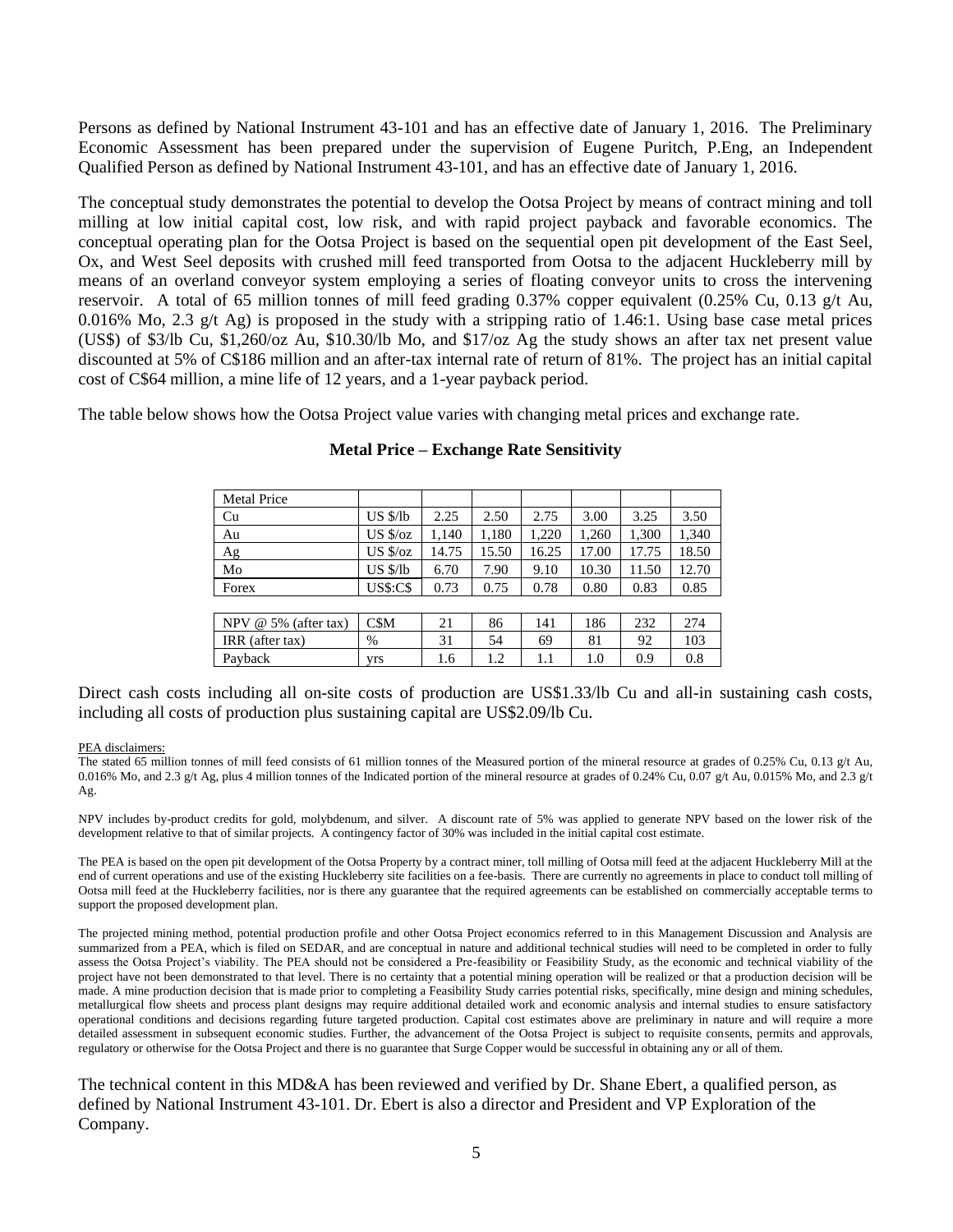| <b>Deposit</b> | Category  | <b>Tonnage</b> |                     | Grade  |           |           |                        |                          |                   | <b>Metal</b>      |           |          |                        |                            |
|----------------|-----------|----------------|---------------------|--------|-----------|-----------|------------------------|--------------------------|-------------------|-------------------|-----------|----------|------------------------|----------------------------|
|                |           | Kt             | Cu<br>$\frac{0}{0}$ | $Mo\%$ | Au<br>g/t | Ag<br>g/t | Cu Eq<br>$\frac{0}{0}$ | $Cu$ Eq<br>$\frac{0}{6}$ | Cu<br><b>Mlbs</b> | Mo<br><b>Mlbs</b> | Au<br>Koz | Ag Koz   | $Cu$ Eq<br><b>Mlbs</b> | Cu<br>$Eq*$<br><b>Mlbs</b> |
| Ox             | Measured  | 30,492         | 0.26                | 0.028  | 0.04      | 1.5       | 0.37                   | 0.40                     | 174.8             | 18.8              | 39.2      | 1,470.5  | 248.7                  | 285.6                      |
|                | Indicated | 3,204          | 0.23                | 0.021  | 0.04      | 1.4       | 0.32                   | 0.35                     | 16.2              | 1.5               | 4.1       | 144.2    | 22.6                   | 26.1                       |
|                | M&I       | 33,696         | 0.26                | 0.027  | 0.04      | 1.5       | 0.36                   | 0.40                     | 191.0             | 20.3              | 43.3      | 1,614.7  | 267.4                  | 311.7                      |
| East<br>Seel   | Measured  | 22,165         | 0.28                | 0.002  | 0.26      | 2.5       | 0.43                   | 0.53                     | 136.8             | 1.0               | 185.3     | 1,781.6  | 210.1                  | 312.6                      |
|                | Indicated | 1,422          | 0.28                | 0.003  | 0.14      | 4.4       | 0.39                   | 0.45                     | 8.8               | 0.1               | 6.4       | 201.2    | 12.2                   | 16.6                       |
|                | M&I       | 23,587         | 0.28                | 0.002  | 0.26      | 2.6       | 1.43                   | 0.53                     | 145.6             | 1.1               | 191.7     | 1,982.7  | 223.6                  | 329.2                      |
| West<br>Seel   | Measured  | 134,491        | 0.21                | 0.022  | 0.16      | 3.2       | 0.37                   | 0.45                     | 622.6             | 65.2              | 691.8     | 13,836.7 | 1,097.0                | 1,560.6                    |
|                | Indicated | 32,415         | 0.21                | 0.024  | 0.13      | 2.9       | 0.36                   | 0.43                     | 150.1             | 17.2              | 135.5     | 3,022.3  | 257.3                  | 351.9                      |
|                | M&I       | 166,906        | 0.21                | 0.023  | 0.15      | 3.1       | 0.37                   | 0.44                     | 772.7             | 82.4              | 827.3     | 16,859.0 | 1,361.5                | 1,912.5                    |
|                | Inferred  | 5,212          | 0.18                | 0.019  | 0.09      | 2.6       | 0.29                   | 0.35                     | 20.7              | 2.2               | 15.1      | 435.7    | 33.3                   | 45.2                       |
| <b>Total</b>   | Measured  | 187,148        | 0.23                | 0.021  | 0.15      | 2.8       | 0.38                   | 0.45                     | 934.2             | 85.0              | 916.3     | 17,088.8 | 1,567.8                | 2,158.8                    |
|                | Indicated | 37,041         | 0.21                | 0.023  | 0.12      | 2.8       | 0.35                   | 0.42                     | 175.1             | 18.7              | 146.0     | 3,367.7  | 285.8                  | 394.3                      |
|                | M&I       | 224,189        | 0.22                | 0.021  | 0.15      | 2.8       | 0.37                   | 0.44                     | 1,109.3           | 103.8             | 1,062.3   | 20,456.5 | 1,828.7                | 2,553.4                    |
|                | Inferred  | 5,212          | 0.18                | 0.019  | 0.09      | 2.6       | 0.29                   | 0.35                     | 20.7              | 2.2               | 15.1      | 435.7    | 33.3                   | 45.2                       |

#### **Ootsa Property 2016 Mineral Resources**

\* Calculated by Surge management using long term consensus pricing of US\$3.00/lb Cu, US\$1,700/oz Au, US\$10/lb Mo, and US\$22/oz Ag..

Mineral resources are not mineral reserves and by definition do not demonstrate economic viability. There is no certainty that all or any part of the mineral resource will be converted into mineral reserves. A 'Measured Mineral Resource' is that part of a mineral resource for which quantity, grade or quality, densities, shape and physical characteristics are so well established that they can be estimated with confidence sufficient to allow the appropriate application of technical and economic parameters, to support production planning and evaluation of the economic viability of the deposit. An 'Indicated Mineral Resource' is that part of a Mineral Resource for which quantity, grade or quality, densities, shape and physical characteristics can be estimated with a level of confidence sufficient to allow the appropriate application of technical and economic parameters, to support mine planning and evaluation of the economic viability of the deposit. An 'Inferred Mineral Resource' is that part of a Mineral Resource for which quantity and grade or quality can be estimated on the basis of geological evidence and limited sampling and reasonably assumed, but not verified. M&I = measured and indicated. The Mineral Resource Estimate was conducted by P&E Mining Consultants Inc. and has an Effective date of January 1, 2016. Eugene Puritch and Brian Ray are the Qualified Persons responsible for the estimate. Open pit optimization was done using a Lerches-Grossman algorithm to define the mineral resource using metal prices of \$3.25/lb Cu, \$1350/oz Au, \$12/lb Mo, and \$22/oz Ag. Copper Equivalents (Cu Eq) have been calculated using base case prices of \$3/lb Cu, \$1250/oz Au, \$10/lb Mo, \$18/oz Ag and recovery assumptions of 90 to 92% for Cu, 65 to 70% for Au, 70% for Mo, 60 to 65% for Ag and take into account smelter payable rates and refining costs.

### **2018 Exploration**

During July and August 2018, the Company completed 2,137 metres of drilling in 7 holes, completed geological mapping, and collected 167 soil samples. Hole S18-211, the first hole of the program, was a 50 metre step out on the north side of the East Seel deposit and was drilled back toward the deposit at an azimuth of 135 degrees and a dip of -50 degrees and ended within the known deposit. The hole encountered mineralization at the start of bedrock at 7.8 metres depth and mineralization was continuous to the end of the hole at 209.8 metres depth. Results from the hole include 138 metres grading 0.31% copper and 0.37 g/t gold from 44 to 182 metres depth. A new zone of high-grade copper was discovered to the east of the East Seel deposit and was intersected in hole S18-214 and included 22 meters grading 1.5% copper equivalent from 91 to 113 metres depth within a larger zone containing 0.7% copper equivalent over 48 metres from 89 to 137 metres depth. A large extensional fault was identified during 2018 drilling and shows potential to host high grade gold mineralization. Hole S18-17 returned 9.4 g/t Au over 2 metres at 130 metres depth.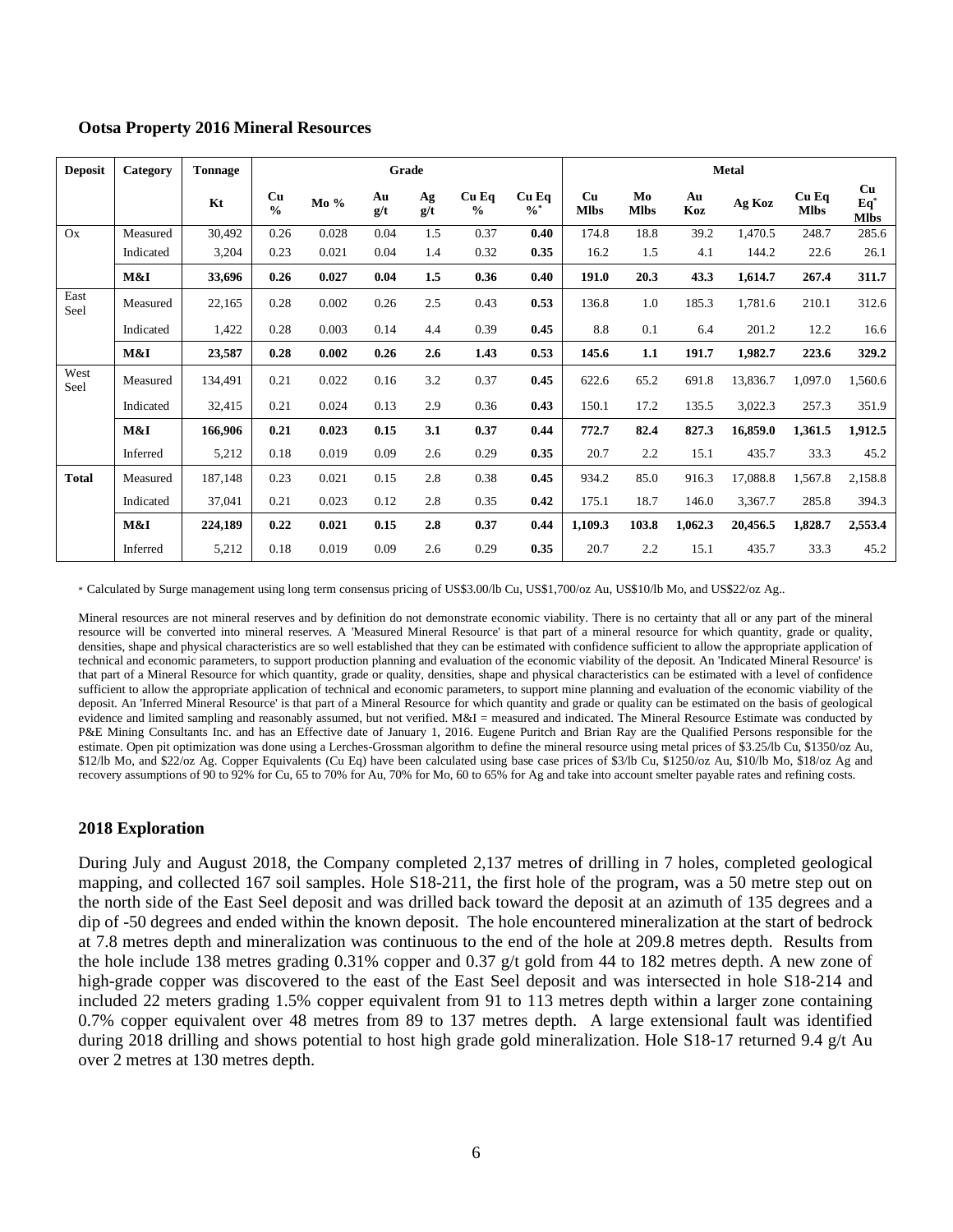#### **2020 and 2021 Exploration**

During June and July 2020, the Company commissioned a high resolution and deep penetrating 3D Induced Polarization survey over the entire Seel trend which hosts 2 separate copper-gold porphyry style deposits as well as numerous untested exploration targets. The objectives of the geophysical survey were to help target higher grade copper-gold zones associated with potassic alteration, look for the fault offset portion of the high-grade East Seel deposit, image the roots of the systems, and better constrain and define late faulting which bounds the known mineralized zones. Final survey results were received in September 2020.

In October 2020, drilling commenced at Ootsa with 2 drills and apart from a two-month break during April and May 2021, that drilling program continued until October 2021 focused on defining the large West Seel deposit and testing several near-deposit exploration targets. In total 99 holes were completed, and 46,137 metres of core were drilling during the October 2020 to October 2021 drill program. Assay results for 86 of the 99 holes have been received and released, results for the remaining 13 holes are pending. Drill hole highlights are summarized in the table below. Hole S20-219 represents the longest mineralized interval drilled on the Ootsa Property to date.

During June and July 2021, the Company commissioned an airborne Z-Axis Tipper Electromagnetic survey over the majority of the combined Ootsa and Berg properties. The objectives of the geophysical survey were to collect geophysical data to assist in mapping subsurface structures, alteration, and lithologies over large areas and to significant depths, aiding in advancing known exploration targets and generating new exploration targets. Preliminary results have been received and are being interpreted, final deliverables are pending as of February 17, 2022.

| <b>Drill Hole</b>    | <b>Deposit</b>         | From (m) | To(m)          | Width<br>$(m)$ * | Cu <sub>96</sub> | Au $g/t$ | $Mo\%$ | Ag g/t | Cu Eq.<br>$0/0$ ** |
|----------------------|------------------------|----------|----------------|------------------|------------------|----------|--------|--------|--------------------|
| S <sub>20</sub> -218 | East Seel              | 64       | 190            | 126              | 0.43             | 0.5      |        | 2      | 0.89               |
| S20-219              | West Seel              | 15       | 1028           | 1013             | 0.2              | 0.13     | 0.025  | 2.9    | 0.42               |
| including            | West Seel              | 436      | 546            | 110              | 0.33             | 0.2      | 0.061  | 4.8    | 0.76               |
| S21-228              | West Seel              | 210      | <b>795 EOH</b> | 585              | 0.25             | 0.25     | 0.023  | 2.2    | 0.57               |
| including            | West Seel              | 272      | 436            | 164              | 0.29             | 0.3      | 0.029  | 2.9    | 0.68               |
| S21-235              | West Seel              | 380      | 886            | 506              | 0.2              | 0.11     | 0.03   | 2.2    | 0.43               |
| S21-242              | West Seel              | 458      | <b>717 EOH</b> | 259              | 0.23             | 0.29     | 0.027  | 2.3    | 0.6                |
| S21-243              | West Seel              | 274      | 706            | 432              | 0.29             | 0.2      | 0.035  | 3      | 0.61               |
| including            | West Seel              | 522      | 624            | 102              | 0.39             | 0.25     | 0.049  | 3.4    | 0.81               |
| S21-250              | West Seel              | 440      | 804            | 364              | 0.24             | 0.19     | 0.036  | 2.3    | 0.56               |
| including            | West Seel              | 574      | 666            | 92               | 0.38             | 0.35     | 0.046  | 3.9    | 0.88               |
| S21-265              | West Seel              | 342      | <b>744 EOH</b> | 402              | 0.25             | 0.16     | 0.025  | 2.7    | 0.5                |
| S21-266              | West Seel              | 198      | 693 EOH        | 495              | 0.25             | 0.21     | 0.021  | 3.4    | 0.54               |
| including            | West Seel              | 382      | 508            | 126              | 0.34             | 0.39     | 0.034  | 4.6    | 0.85               |
| S21-268              | West Seel              | 20       | 290            | 270              | 0.24             | 0.14     | 0.014  | 5.5    | 0.47               |
| S21-280              | Seel<br>Breccia        | 3        | 26             | 23               | 0.84             | 0.11     | 0.000  | 19.9   | 1.15               |
| including            | Seel<br>Breccia        | 12       | 24             | 12               | 1.23             | 0.18     | 0.000  | 20.5   | 1.60               |
| S21-281              | Seel<br><b>Breccia</b> | 24       | 70             | 46               | 1.24             | 0.12     | 0.000  | 34.0   | 1.71               |
| including            | Seel<br><b>Breccia</b> | 38       | 66             | 28               | 1.50             | 0.10     | 0.000  | 40.7   | 2.03               |

# **Ootsa Property Drill Hole Highlights 2020 and 2021 Drilling**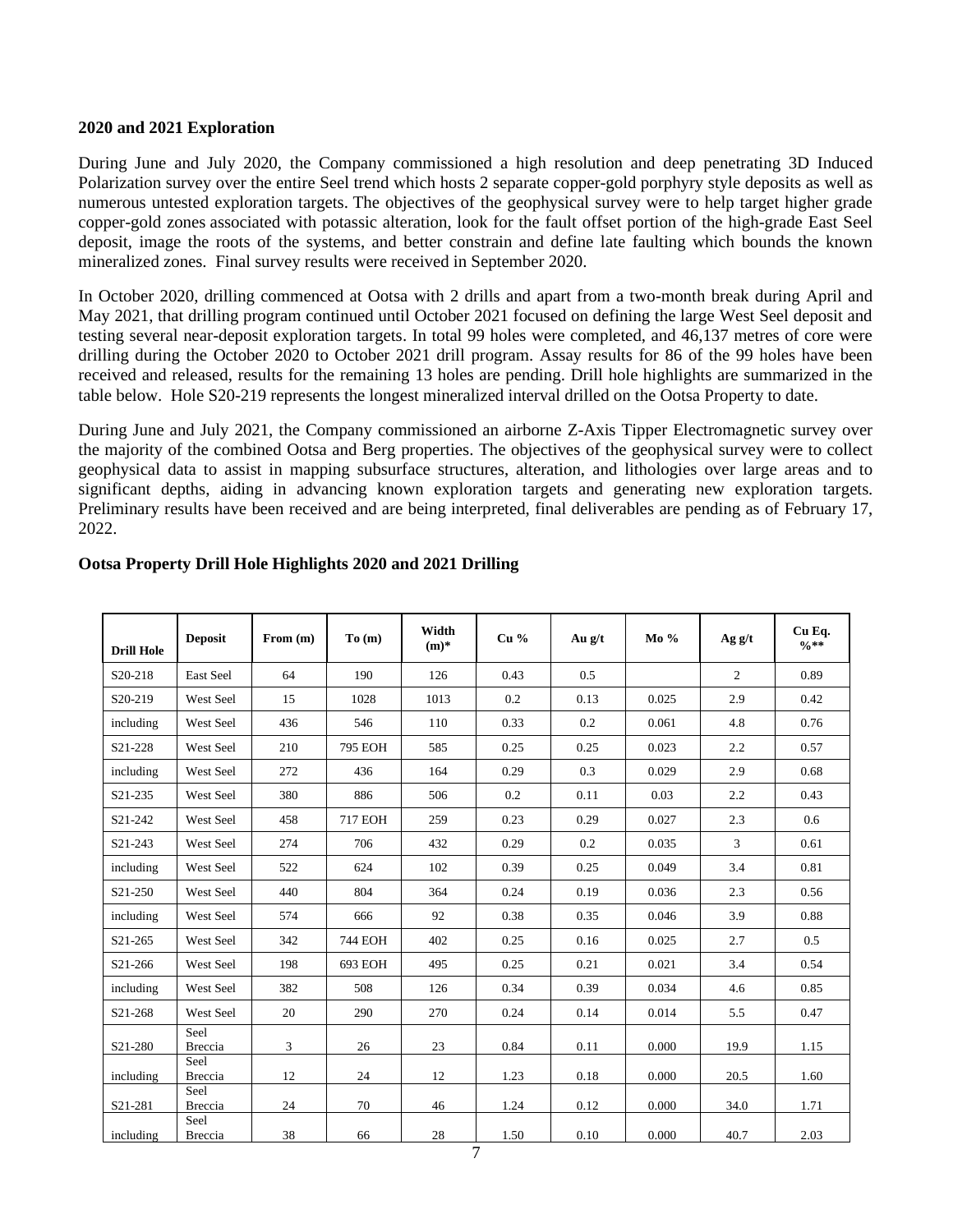|                      | Seel    |    |    |    |      |      |       |      |      |
|----------------------|---------|----|----|----|------|------|-------|------|------|
| including            | Breccia | 38 | 48 | 10 | 2.66 | 0.21 | 0.000 | 73.1 | 3.62 |
|                      | Seel    |    |    |    |      |      |       |      |      |
| S21-294              | Breccia | 18 | 60 | 42 | 0.62 | 0.09 | 0.000 | 16.9 | 0.87 |
|                      | Seel    |    |    |    |      |      |       |      |      |
| including            | Breccia | 20 | 40 | 20 | 1.17 | 0.16 | 0.000 | 32.1 | 1.65 |
|                      | Seel    |    |    |    |      |      |       |      |      |
| S21-295              | Breccia | 8  | 60 | 52 | 0.51 | 0.04 | 0.000 | 15.1 | 0.71 |
|                      | Seel    |    |    |    |      |      |       |      |      |
| including            | Breccia | 10 | 30 | 20 | 1.09 | 0.10 | 0.000 | 33.1 | 1.53 |
|                      | Seel    |    |    |    |      |      |       |      |      |
| S <sub>21</sub> -296 | Breccia | 18 | 54 | 36 | 0.62 | 0.04 | 0.000 | 16.5 | 0.83 |
|                      | Seel    |    |    |    |      |      |       |      |      |
| including            | Breccia | 24 | 42 | 18 | 0.78 | 0.03 | 0.000 | 20.9 | 1.03 |

\*Width refers to drill hole intercepts, true widths have not been determined.

\*\*Cu Eq. (copper equivalent) has been used to express the combined value of copper, molybdenum, gold and silver as a percentage of copper, and is provided for illustrative purposes only. No allowances have been made for recovery losses that may occur should mining eventually result. Calculations use metal prices of US \$3.00/lb copper, \$1,800/oz gold, \$22 silver, and \$10/lb molybdenum using the formula Cu Eq.% = Cu% +  $(Au g/t x 0.875) + (Ag g/t x 0.0107) + (Mo\% x 3.33).$ 

#### **Berg Property, British Columbia**

On December 15, 2020, the Company entered into a definitive option agreement to acquire a 70% interest in the Berg Property from Thompson Creek Metals Company Inc., a wholly owned subsidiary of Centerra Gold Inc. Under the terms of the agreement, Surge must issue C\$5 million in common shares of Surge and spend C\$8 million on exploration, over a period of up to five years as outlined in the table below. As at December 31, 2021, the Company has issued 6,825,939 and 689,655 common shares valued at C\$4 million dollars and \$200,000 respectively, as outlined in the agreement and the schedule below. The Berg Property is 34,798 hectares in size and is contiguous with the Ootsa Property and combined the Ootsa and Berg Properties give Surge Copper control of 50km of strike length in a very prospective porphyry belt. The Berg Property contains the Berg Deposit, a large, advanced stage porphyry copper-molybdenum-silver deposit located 28 km northwest of Surge's Seel Deposits.

| <b>Date for Completion</b>                                                  | <b>Value of Common</b><br><b>Shares to be issued</b> | <b>Minimum Exploration</b><br><b>Expenditures to be Incurred</b> |
|-----------------------------------------------------------------------------|------------------------------------------------------|------------------------------------------------------------------|
| Within 5 days of the Approval Date                                          | \$4,000,000                                          | \$Nil                                                            |
|                                                                             | $(6,825,939$ common shares issued)                   |                                                                  |
| On or before the first anniversary of the                                   | \$200,000                                            | \$Nil                                                            |
| Effective Date $(1)$                                                        | (689,655 common shares issued)                       |                                                                  |
| On or before the second anniversary of the                                  | \$200,000                                            | \$2,000,000 <sub>(2)</sub>                                       |
| Effective Date $(1)$                                                        |                                                      |                                                                  |
| On or before the third anniversary of the                                   | \$200,000                                            | \$2,000,000                                                      |
| Effective Date $(1)$                                                        |                                                      |                                                                  |
| On or before the fourth anniversary of the                                  | \$200,000                                            | \$2,000,000                                                      |
| Effective Date $(1)$                                                        |                                                      |                                                                  |
| On or before the fifth anniversary of the                                   | \$200,000                                            | \$2,000,000                                                      |
| Effective Date $(1)$                                                        |                                                      |                                                                  |
|                                                                             |                                                      |                                                                  |
| <b>Total</b>                                                                | \$5,000,000                                          | \$8,000,000                                                      |
| "Effective Date" means the date of the agreement, December 15, 2020.<br>(1) |                                                      |                                                                  |
| \$1,000,000 of the expenditures are a firm commitment.<br>(2)               |                                                      |                                                                  |

A total of 53,754 metres over 215 holes have been completed on the Berg Deposit by prior operators including Kennecott, Placer Dome, Terrane Metals, and Thompson Creek Metals. Drilling in most areas of the Berg Deposit remains wide-spaced and mineralization is open to depth and outward from the Berg Stock. The deposit has been shown to have excellent vertical continuity with significant mineralization intersected greater than 550m below surface.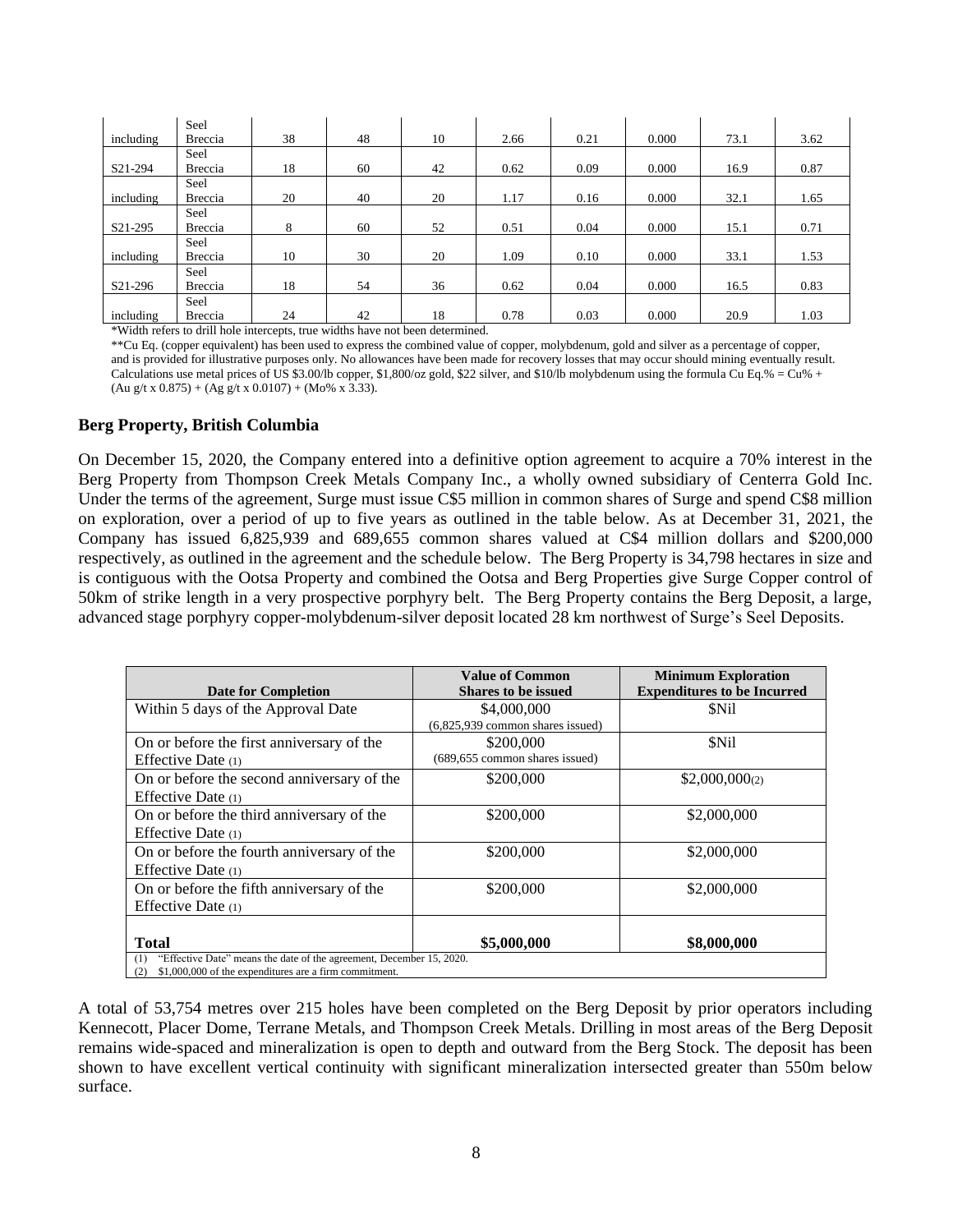| <b>Drill Hole</b> | From $(m)$ | To(m) | Width $(m)*$ | Cu <sub>96</sub> | $Mo\%$ | Ag g/t | Cu Eq $\%**$ |
|-------------------|------------|-------|--------------|------------------|--------|--------|--------------|
| BRG11-215         | 54         | 404.2 | 350.2        | 0.41             | 0.031  | 8.3    | 0.60         |
| including         | 54         | 134.4 | 80.4         | 0.56             | 0.036  | 13.9   | 0.83         |
| BRG11-219         | 6          | 69    | 63           | 0.56             | 0.07   | 60.5   | 1.44         |
| BRG11-221         | 15         | 350.2 | 332.2        | 0.46             | 0.039  | 5.6    | 0.65         |
| including         | 15         | 132   | 114          | 0.58             | 0.025  | 5.4    | 0.72         |
| BRG11-223         | 27         | 178.3 | 151.3        | 0.5              | 0.017  | 4.8    | 0.61         |
| <b>BRG11-228</b>  | 33         | 294.6 | 261.6        | 0.35             | 0.035  | 5.3    | 0.52         |
| BRG-11-229        | 15.5       | 325.4 | 309.9        | 0.46             | 0.016  | 4.6    | 0.56         |
| including         | 15.5       | 191.5 | 176          | 0.63             | 0.02   | 4.8    | 0.75         |

#### **Berg Property Historic Drill Hole Highlights**

\*Width refers to drill hole intercepts, true widths have not been determined.

\*\*Cu Eq. (copper equivalent) has been used to express the combined value of copper, molybdenum, and silver as a percentage of copper, and is

provided for illustrative purposes only. No allowances have been made for recovery losses that may occur should mining eventually result.

Calculations use metal prices of US \$3.00/lb copper, \$22 silver, and \$10/lb molybdenum using the formula Cu Eq.% = Cu% + (Ag g/t x 0.0107) + (Mo% x 3.33).

On March 17, 2021, the Company announced an updated resource estimate for the Berg Deposit containing a total Measured and Indicated resources of 610.0 million tonnes grading 0.38% copper equivalent as summarized in the table below.

| Table 1. Mineral Resource Estimate for the Berg Deposit at 0.2% CuEq cut-off with Effective Date of March 9, 2021. |                             |                     |               |       |      |       |                        |              |                |       |              |
|--------------------------------------------------------------------------------------------------------------------|-----------------------------|---------------------|---------------|-------|------|-------|------------------------|--------------|----------------|-------|--------------|
|                                                                                                                    |                             |                     |               | Grade |      |       | <b>Contained Metal</b> |              |                |       |              |
| <b>Material</b><br><b>Type</b>                                                                                     | <b>Resource</b><br>Category | Cut-Off<br>(CuEq %) | <b>Tonnes</b> | Cu    | Mo   | Ag    | CuEq                   | Cu           | Mo             | Ag    | CuEq         |
|                                                                                                                    |                             |                     | (Mt)          | (% )  | (% ) | (g/t) | (% )                   | (Mlbs)       | (Mlbs)         | (Moz) | (Mlbs)       |
| Supergene                                                                                                          | Measured                    | 0.2                 | 86.9          | 0.41  | 0.03 | 2.46  | 0.50                   | 789          | 52             | 6.9   | 960          |
|                                                                                                                    | Indicated                   | 0.2                 | 88.5          | 0.29  | 0.02 | 2.67  | 0.37                   | 572          | 43             | 7.6   | 724          |
|                                                                                                                    | Measured &<br>Indicated     | 0.2                 | 175.4         | 0.35  | 0.02 | 2.57  | 0.44                   | 1,362        | 95             | 14.5  | 1,685        |
|                                                                                                                    | Inferred                    | 0.2                 | 7.2           | 0.23  | 0.01 | 4.26  | 0.29                   | 37           | $\overline{2}$ | 1.0   | 47           |
|                                                                                                                    |                             |                     |               |       |      |       |                        |              |                |       |              |
| Hypogene                                                                                                           | Measured                    | 0.2                 | 120.3         | 0.28  | 0.04 | 3.42  | 0.41                   | 752          | 97             | 13.2  | 1,098        |
|                                                                                                                    | Indicated                   | 0.2                 | 314.1         | 0.22  | 0.03 | 3.10  | 0.34                   | 1,537        | 226            | 31.3  | 2,343        |
|                                                                                                                    | Measured &<br>Indicated     | 0.2                 | 434.3         | 0.24  | 0.03 | 3.19  | 0.36                   | 2,289        | 323            | 44.6  | 3,441        |
|                                                                                                                    | Inferred                    | 0.2                 | 20.8          | 0.22  | 0.02 | 3.57  | 0.30                   | 101          | 8              | 2.4   | 138          |
|                                                                                                                    |                             |                     |               |       |      |       |                        |              |                |       |              |
| Leachate                                                                                                           | Measured                    | 0.2                 | 0.0           | 0.04  | 0.09 | 5.62  | 0.21                   | $\mathbf{0}$ | $\overline{0}$ | 0.0   | $\mathbf{0}$ |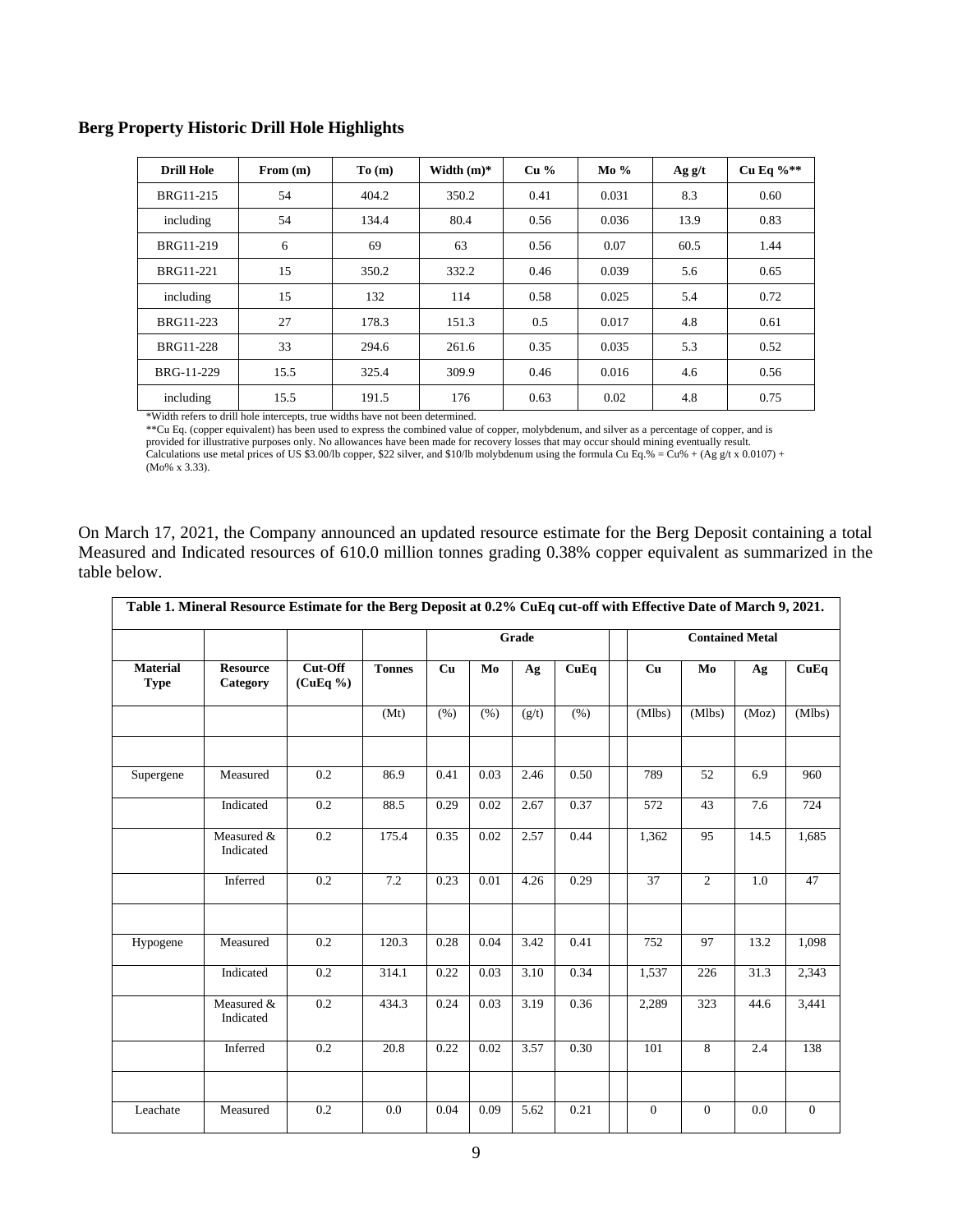|       | Indicated               | 0.2 | 0.2   | 0.14 | 0.12 | 2.37 | 0.25 |          |          | 0.0  |                |
|-------|-------------------------|-----|-------|------|------|------|------|----------|----------|------|----------------|
|       | Measured &<br>Indicated | 0.2 | 0.2   | 0.13 | 0.12 | 2.41 | 0.25 |          |          | 0.0  |                |
|       | Inferred                | 0.2 | 0.1   | 0.11 | 0.09 | 6.13 | 0.21 | $\Omega$ | $\theta$ | 0.0  | $\overline{0}$ |
|       |                         |     |       |      |      |      |      |          |          |      |                |
| Total | Measured                | 0.2 | 207.2 | 0.34 | 0.03 | 3.0  | 0.45 | 1,541    | 149      | 20.1 | 2,058          |
|       | Indicated               | 0.2 | 402.8 | 0.24 | 0.03 | 3.0  | 0.35 | 2,110    | 270      | 39.0 | 3,069          |
|       | Measured &<br>Indicated | 0.2 | 610.0 | 0.27 | 0.03 | 3.0  | 0.38 | 3,651    | 419      | 59.1 | 5,126          |
|       | Inferred                | 0.2 | 28.1  | 0.22 | 0.02 | 3.8  | 0.30 | 138      | 11       | 3.4  | 185            |

Notes:<br>1) (

1) Copper Equivalent (CuEq) calculated using metal prices of \$3.10/lbs Cu, \$10.00/lb Mo, and \$20/oz Ag. Recoveries were applied to correspond with estimated individual metal recoveries based on limited metallurgical testwork for production of a copper and molybdenum concentrate: supergene zone (Cu  $= 73\%$ , Mo  $= 61\%$ , and Ag  $= 52\%$ ), hypogene zone (Cu  $= 81\%$ , Mo  $= 71\%$ , and Ag  $= 67\%$ ), leachate zone (Cu  $= 0\%$ , Mo  $= 61\%$ , and Ag  $= 52\%$ ). Smelter loss was not applied.

2) A cut-off value of 0.2% CuEq was used as the base case for reporting mineral resources that are subject to open pit potential. The resource block model has been constrained by a conceptual open pit shell, however, economic viability can only be assessed through the completion of engineering studies defining reserves including PFS and FS. The CIM Definition Standards (May 10, 2014) were followed for classification of Mineral Resources. It cannot be assumed that all or any part of Inferred Mineral Resources will be upgraded to Indicated or Measured as a result of continued exploration.

3) Dry bulk density has been estimated based on 2,996 in situ specific gravity measurements collected between 2007 and 2011. Values were applied by geology model domain (n = 18) representing the weathering profiles and major lithological units; values ranged from 2.38  $t/m<sup>3</sup>$  to 2.74  $t/m<sup>3</sup>$ .

4) There are no known legal, political, unnatural environmental, or other risks that could materially affect the potential development of the mineral resources.

5) All numbers are rounded. Overall numbers may not be exact due to rounding.

*The Berg mineral resource estimate has been completed by Tetra Tech in accordance with National Instrument 43-101 Standards of Disclosure for Mineral Projects. The mineral resource estimate has been prepared by Cameron Norton, P.Geo., Independent Qualified Person as defined by National Instrument 43- 101, and has an effective date of March 9, 2021. Mineral resources are not mineral reserves and by definition do not demonstrate economic viability. There is no certainty that all or any part of the mineral resource will be converted into mineral reserves. A 'Measured Mineral Resource' is that part of a mineral resource for which quantity, grade or quality, densities, shape and physical characteristics are so well established that they can be estimated with confidence sufficient to allow the appropriate application of technical and economic parameters, to support production planning and evaluation of the economic viability of the deposit. An 'Indicated Mineral Resource' is that part of a Mineral Resource for which quantity, grade or quality, densities, shape and physical characteristics can be estimated with a level of confidence sufficient to allow the appropriate application of technical and economic parameters, to support mine planning and evaluation of the economic viability of the deposit.*

#### **2021 Exploration Program at Berg**

During 2021 Surge Copper re-habilitated 16.5 kilometres of historic access road into the Berg deposit and constructed a 15 person tent camp. Nine core holes were drilled for a total of 2,855 metres. Drilling focused on better understanding and extending higher grade zones within the deposit and testing zones with low drill density. Assay results for all 9 holes are pending.

During June and July 2021, the Company commissioned an airborne Z-Axis Tipper Electromagnetic survey over the majority of the combined Ootsa and Berg properties. The objectives of the geophysical survey were to collect geophysical data to assist in mapping subsurface structures, alteration, and lithologies over large areas and to significant depths, aiding in advancing known exploration targets and generating new exploration targets. Final deliverables are pending as of February 17, 2022.

#### **Auro Claims, British Columbia**

The Company owns a 2% net smelter return royalty on the Auro claim block, a 22,591 hectare claim block which forms part of the Blackwater property, which is owned by Artemis Gold Inc.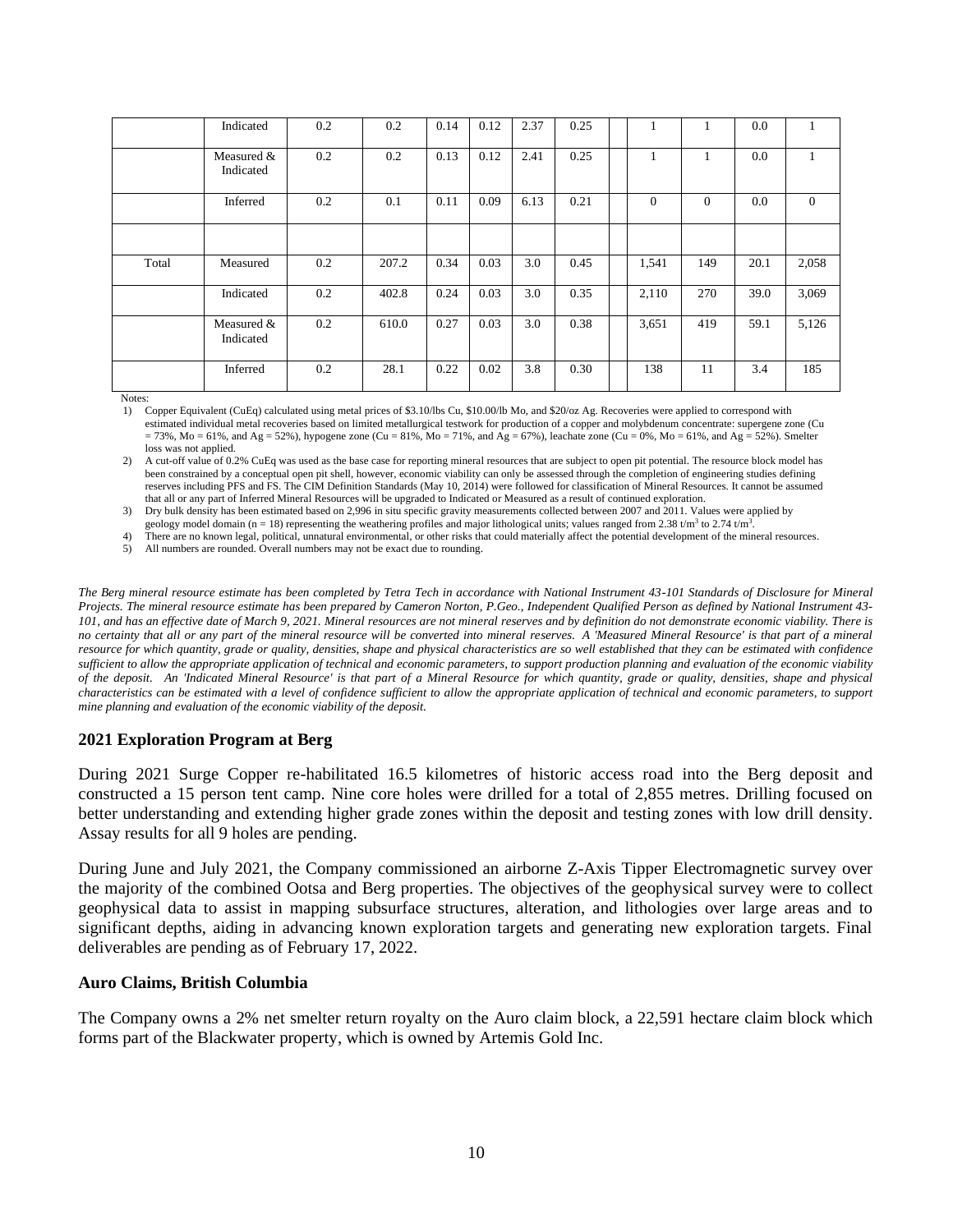# **Financial Condition, Results of Operations and Cash Flows**

The Company's working capital as at December 31, 2021 was \$7,635,934 (March 31, 2021 – \$3,705,447).

### **Selected Quarterly Information**

The following table provides selected financial information of the Company for each of the last eight quarters:

| <b>Basis of presentation</b>         | <b>IFRS</b>  | <b>IFRS</b>  | <b>IFRS</b>   | <b>IFRS</b>            | <b>IFRS</b>   | <b>IFRS</b>  | <b>IFRS</b>  | <b>IFRS</b>                   |
|--------------------------------------|--------------|--------------|---------------|------------------------|---------------|--------------|--------------|-------------------------------|
| <b>Ouarter ended:</b>                | Dec 31-2021  | Sep 30-2021  | Jun 30-2021   | <b>Mar 31-</b><br>2021 | Dec 31-2020   | Sep 30-2020  | Jun 30-2020  | <b>Mar 31-</b><br><b>2020</b> |
| Income (Loss)                        | 873,199      | 70,353       | (\$1,519,075) | $(\$5,428,117)$        | $(\$247,958)$ | $(\$61,418)$ | $(\$65,599)$ | \$16                          |
| Income (Loss) per<br>share: basic    | (S0.00)      | $($ \$0.00)  | (S0.01)       | (\$0.06)               | $($ \$0.00)   | $($ \$0.00)  | $(\$0.00)$   | (\$0.00)                      |
| Weighted average of<br>shares issued | 165,866,004  | 163,067,366  | 140,426,745   | 130,735,133            | 106,794,591   | 64, 203, 423 | 60,796,346   | 59,268,544                    |
| <b>Total Assets</b>                  | \$47,572,547 | \$48,186,651 | \$47,584,672  | \$33,906,167           | \$34,610,986  | \$22,469,484 | \$22,433,215 | \$22,072,268                  |
| Long-Term Liabilities                | \$Nil        | \$Nil        | \$Nil         | \$Nil                  | \$Nil         | \$Nil        | \$Nil        | \$Nil                         |

General and Administrative Expenses – 3 month period

During the three months ended December 31, 2021 the Company's administrative expenditures were \$873,199  $(2020 - $247,958)$  and included management costs of \$363,973 (2020 - \$73,783), share-based payments of \$515,523 (2020 – \$Nil), professional fees of \$6,913 (2020 – \$39,479), marketing and conferences costs of \$73,976 (2020 - \$13,308), Shareholder communications costs of \$22,507 (2020 - \$27,563), office costs of \$14,348 (2020 - \$10,543), travel and promotion costs of \$10,361 (2020 – \$Nil) and consulting fees of \$23,000 (2020 - \$28,078). All comparative amounts refer to the three months ended December 31, 2020.

### **Liquidity and Capital Resources**

As an exploration stage company, the Company's liquidity position decreases as mineral exploration and evaluation expenditures plus administrative expenses are incurred. To mitigate this liquidity risk, the Company budgets both exploration and administrative expenditures and closely monitors its liquidity position. The Company's cash position as at December 31, 2021 was \$8,594,278 (March 31, 2021 - \$3,274,777).

On June 3, 2020, the Company completed a non-brokered private placement comprised of 4,508,500 units at a purchase price of \$0.06 per unit for gross proceeds of \$270,510. Each unit consisted of one common share and one common share purchase warrant. Each warrant entitles the holder to purchase an additional common share at a price of \$0.09 at any time on or before June 3, 2023.

On July 6, 2020, the Company completed a non-brokered flow-through private placement comprised of 3,239,996 flow-through units at a purchase price of \$0.09 per unit for gross proceeds of \$291,600. Each flow-through unit consisted of one flow-through common share and one-half of one common share purchase warrant. Each whole warrant entitles the holder to purchase an additional common share at a price of \$0.12 at any time on or before July 6, 2023.

On October 9, 2020, the Company completed a non-brokered non-flow through private placement comprised of 3,846,154 non-flow through units at a purchase price of \$0.13 per unit for gross proceeds of \$500,000. Each unit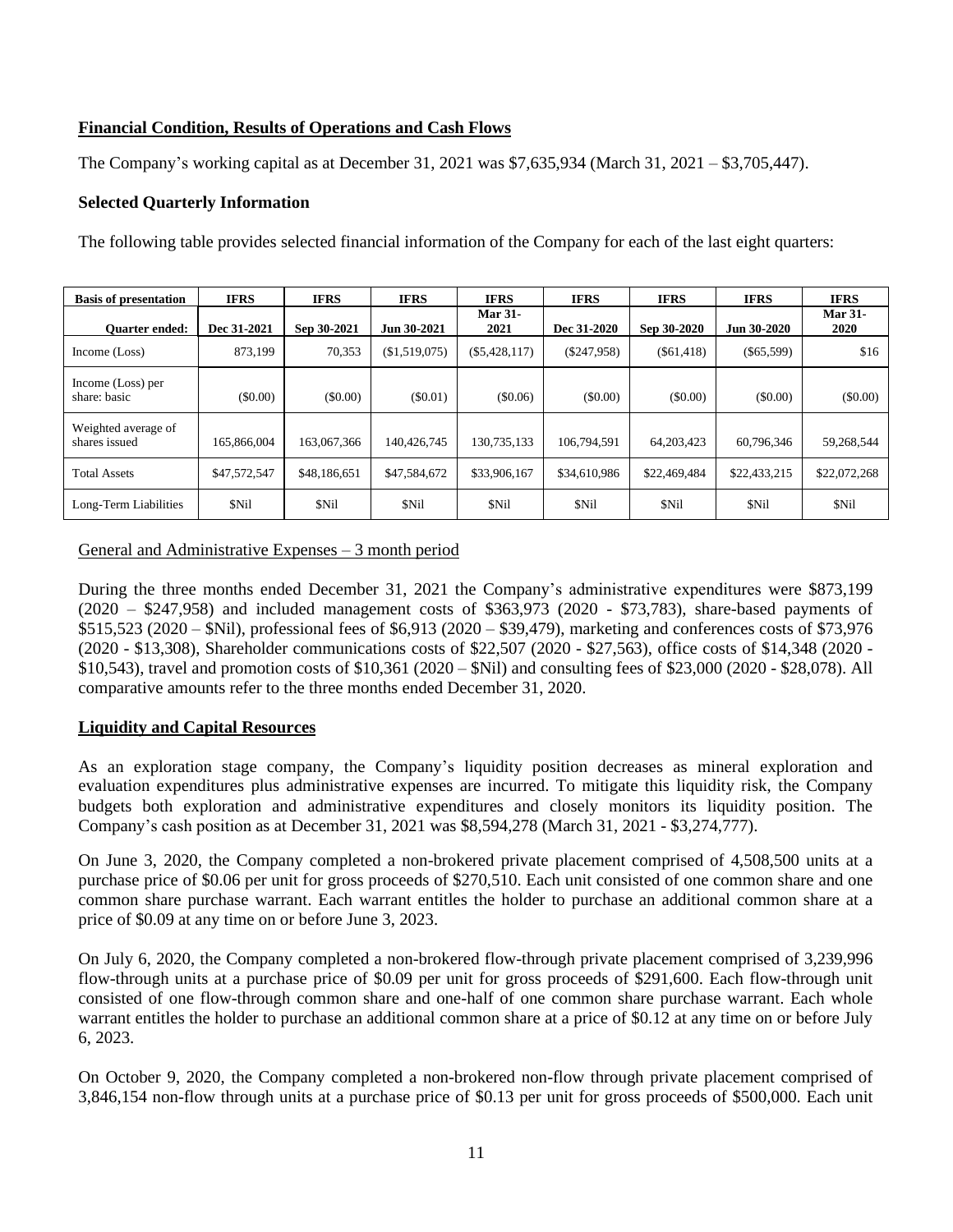consisted of one non-flow through common share and one common share purchase warrant. Each warrant entitles the holder to purchase an additional common share at a price of \$0.17 at any time on or before October 9, 2023.

On October 28, 2020, the Company completed a non-brokered flow-through private placement comprised of 40,000,000 flow-through units at a purchase price of \$0.15 per unit for gross proceeds of \$6,000,000. Each flowthrough unit consisted of one flow-through common share and one common share purchase warrant. Each warrant entitles the holder to purchase an additional non-flow through common share at a price of \$0.17 at any time on or before October 28, 2023.

On June 9, 2021, the Company completed a bought deal private placement for total gross proceeds of \$14,014,125, consisting of (i) 4,445,000 units (the "Units") sold at a price of \$0.45 per Unit; (ii) 11,325,000 flow-through units (the "FT units") sold at a price of \$0.53 per FT Unit; and (iii) 9,775,000 charity flow-through units (the "Charity FT Units") sold at a price of \$0.615. Each Unit consists of one common share and one-half of one transferable common share purchase warrant (each whole such common share purchase warrant, a "Warrant"). Each FT Unit consists of one flow-through common share and one-half of one Warrant issued on a flow-through basis. Each Charity FT Unit consists of one charity flow-through common share and one-half of one Warrant issued on a flowthrough basis. Each Warrant shall be exercisable into one additional common share at a price of \$0.60 at any time on or before June 9, 2023.

The Company has paid a cash commission of \$737,989.23 and a fiscal advisory fee of \$42,858.27. In addition, the Company issued 1,339,085 broker warrants and 81,317 fiscal advisory warrants (collectively, the "Compensation Warrants") to the Underwriters. Each Compensation Warrant is exercisable into one additional common share for a period of twenty-four months at an exercise price of \$0.45 per Warrant. All securities issued in connection with the Offering are subject to a hold period of four months and one day from closing of the Offering.

The Company intends, if possible, to raise further financing by way of equity issuances, applying for refundable tax credits or private loans in order to meet its exploration and working capital requirements as and when needed.

During the nine months ended December 31, 2021, 4,141,681 share purchase warrants and 1,375,000 stock options were exercised for gross proceeds of \$1,007,321.

As at February 17, 2022, 613,000 stock options have been exercised for gross proceeds of \$73,560.

During the year ended March 31, 2021, 13,857,886 share purchase warrants, 450,000 finder warrants and 1,005,000 stock options have been exercised for a gross proceeds of \$2,224,691.

#### **Share Data**

As at February 17, 2022 the Company had 166,796,470 common shares issued and outstanding, 11,890,000 options issued and outstanding, 56,830,202 share purchase warrants and 1,420,402 agent warrants issued and outstanding.

#### **Off-Balance Sheet Arrangements**

The Company does not have any off-balance sheet arrangements and does not contemplate such arrangements in the foreseeable future. There are no contingent liabilities.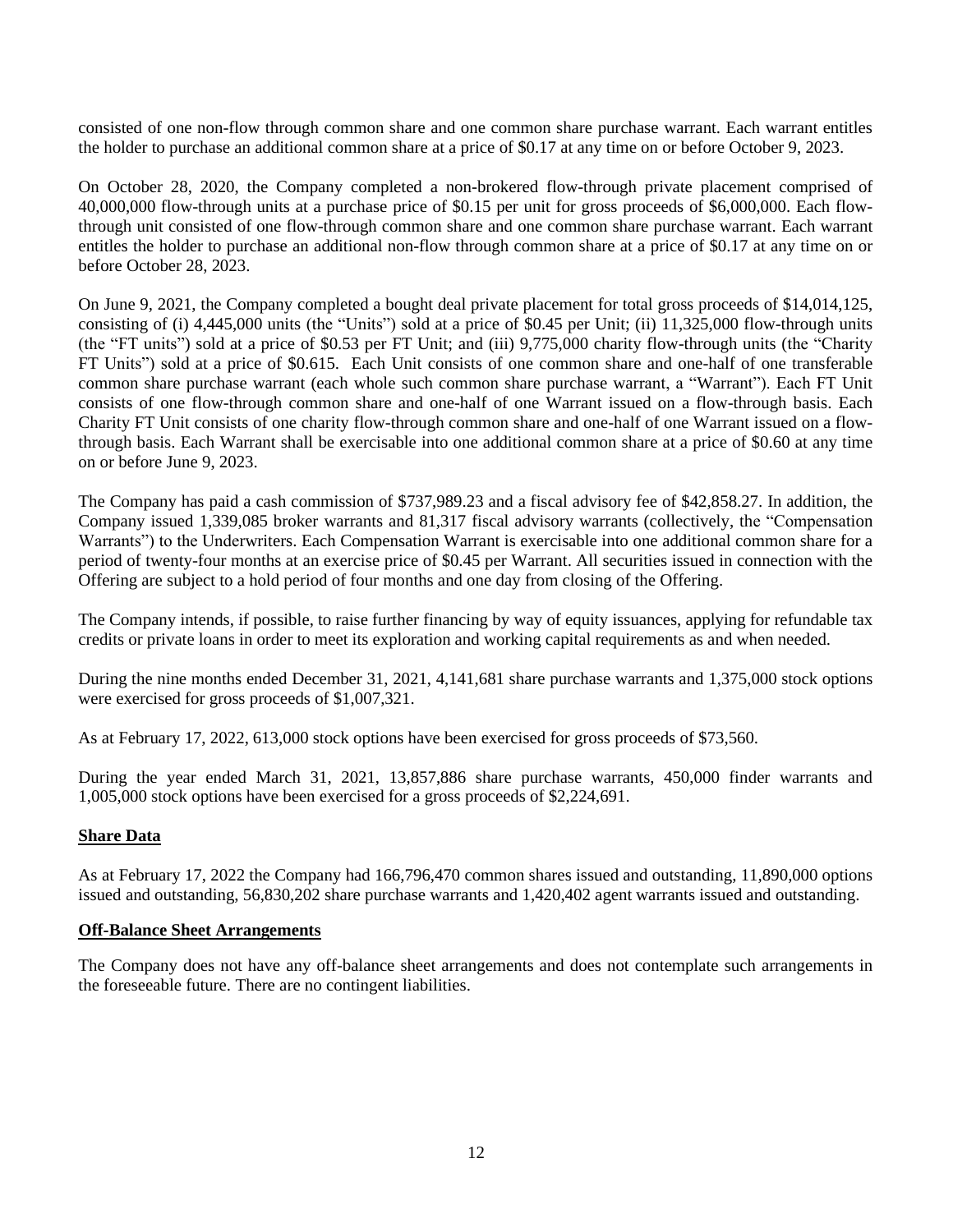# **Related Party Transactions**

|                                                     | For the nine months ended December 31, |           |    |         |  |  |  |  |  |  |
|-----------------------------------------------------|----------------------------------------|-----------|----|---------|--|--|--|--|--|--|
|                                                     |                                        | 2021      |    | 2020    |  |  |  |  |  |  |
| Key management personnel compensation comprised of: |                                        |           |    |         |  |  |  |  |  |  |
|                                                     |                                        |           |    |         |  |  |  |  |  |  |
| Short term employee benefits:                       |                                        |           |    |         |  |  |  |  |  |  |
| Professional fees – administration                  | \$                                     | 24,300    | -S | 19,500  |  |  |  |  |  |  |
| Consulting and geological fees                      |                                        | 50,225    |    | 5,075   |  |  |  |  |  |  |
| Management and administration                       |                                        | 555,850   |    | 114,175 |  |  |  |  |  |  |
|                                                     | \$                                     | 630, 375  | -S | 138,750 |  |  |  |  |  |  |
| Share-based payments                                |                                        | 1,725,971 |    |         |  |  |  |  |  |  |
|                                                     | \$                                     | 2,356,346 | S  | 138,750 |  |  |  |  |  |  |
|                                                     |                                        |           |    |         |  |  |  |  |  |  |

The Company incurred the following transactions with companies controlled by directors of the Company:

The above transactions, occurring in the normal course of operations, are measured at the exchange amount which is the amount of consideration established and agreed to by the related parties.

# **FINANCIAL INSTRUMENTS, MANAGEMENT OF CAPITAL AND FINANCIAL RISK**

All financial instruments are included on the Company's balance sheet and measured at either fair value or amortized cost.

The Company's financial assets consist of cash and cash equivalents and amounts receivable, which are designated as loans and receivables and measured at amortized cost.

The Company's financial liabilities consist of accounts payable and accrued liabilities and due to related parties, which are designated as other financial liabilities and measured at amortized cost.

The carrying values of the Company's financial instruments measured at amortized costs approximate their fair values due to their short-term nature.

The capital of the Company consists of shareholders' equity - \$44,557,209 (March 31, 2021 - \$31,961,022).

The Board of Directors does not establish quantitative return on capital criteria for management, but rather relies on the expertise of the Company's management to sustain future development of the business. There were no changes in the Company's approach to capital management during the year.

The Company is not subject to any externally imposed capital requirements. The Company relies on capital markets to support continued growth.

#### **Critical Accounting Estimates**

The Company makes estimates and assumptions about the future that affect the reported amounts of assets and liabilities. Estimates and judgments are continually evaluated based on historical experience and other factors, including expectations of future events that are believed to be reasonable under the circumstances. In the future, actual experience may differ from these estimates and assumptions.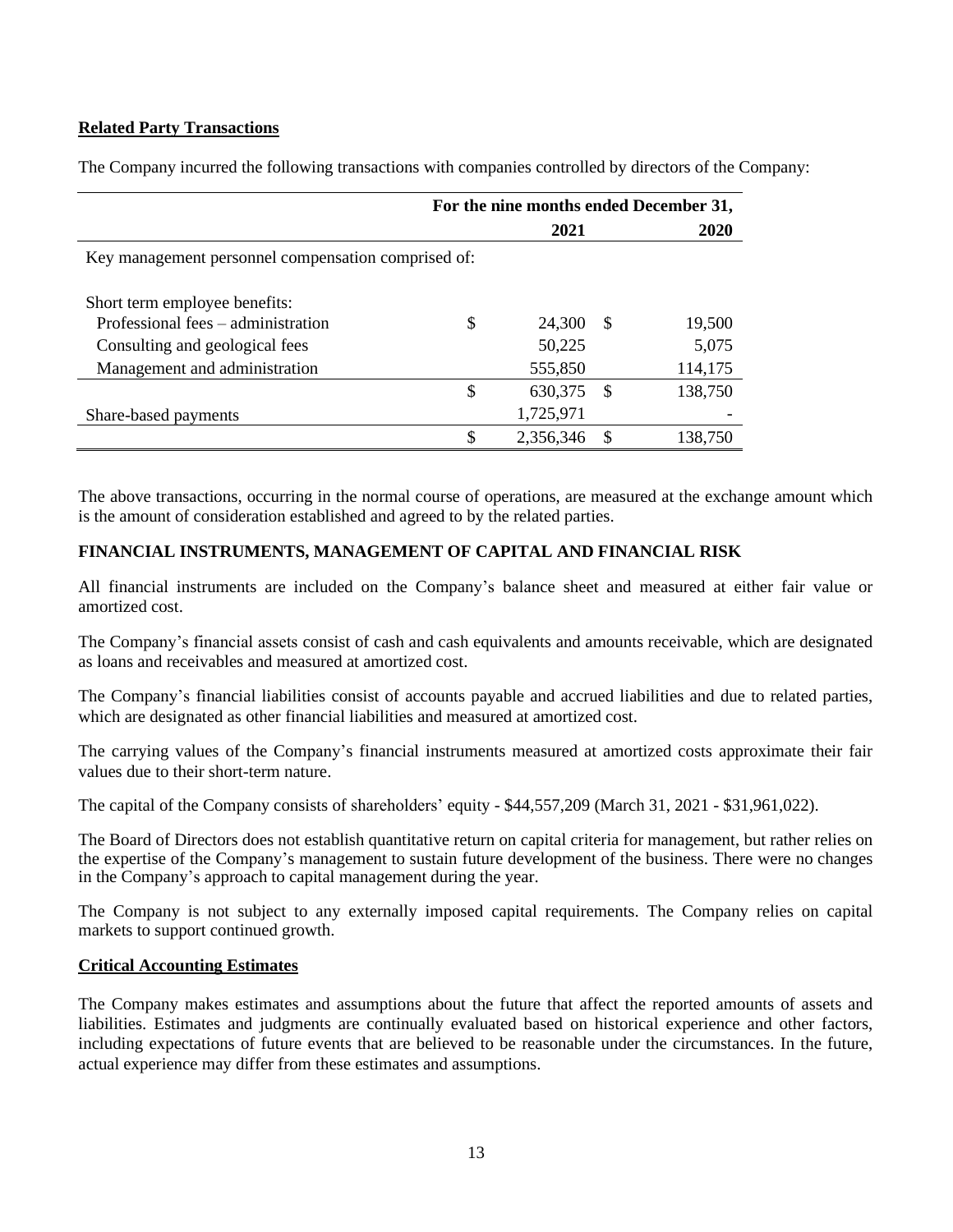The effect of a change in an accounting estimate is recognized prospectively by including it in comprehensive income in the period of the change, if the change affects that period only, or in the period of the change and future periods, if the change affects both.

Information about critical judgments in applying accounting policies that have the most significant risk of causing material adjustment to the carrying amounts of assets and liabilities recognized in the financial statements within the next financial year are discussed below:

a) Exploration and Evaluation Expenditures

The application of the Company's accounting policy for exploration and evaluation expenditure requires judgment in determining whether it is likely that future economic benefits will flow to the Company, which may be based on assumptions about future events or circumstances. Estimates and assumptions made may change if new information becomes available. If, after expenditure is capitalized, information becomes available suggesting that the recovery of expenditure is unlikely, the amount capitalized is written off in the profit or loss in the period the new information becomes available.

### b) Title to Mineral Property Interests

Although the Company has taken steps to verify title to mineral properties in which it has an interest, these procedures do not guarantee the Company's title. Such properties may be subject to prior agreements or transfers and title may be affected by undetected defects.

c) Income Taxes

In addition, the Company recognizes deferred tax assets relating to tax losses carried forward to the extent there are sufficient taxable temporary differences (deferred tax liabilities) relating to the same taxation authority and the same entity against which the unused tax losses can be utilized.

However, utilization of the tax losses also depends on the ability of the taxable entity to satisfy certain tests at the time the losses are recouped.

The key estimates applied in the preparation of the consolidated financial statements that could result in a material adjustment to the carrying amounts of assets and liabilities are as follows:

d) British Columbia Mining Exploration Tax Credit ("BCMETC") Claim

The completion of certain qualified exploration costs by the Company entitles it to refundable tax credits as part of an exploration incentive plan offered by the Province of British Columbia. No amount has been accrued for fiscal 2020 or fiscal 2021.

### **New Standards, Interpretations and Amendments**

The Company makes estimates and assumptions about the future that affect the reported amounts of assets and liabilities. These new standards, interpretations and amendments, which have not yet been applied are included in the Unaudited Condensed Consolidation Interim Financial Statements for the nine months ended December 31, 2021.

#### **Disclosure Controls and Procedures**

In connection with National Instrument 52-109 (Certificate of Disclosure in Issuer's Annual and Interim Filings) ("NI 52-109") the Chief Executive Officer and Chief Financial Officer of the Company have filed a Venture Issuer Basic Certificate with respect to the financial information contained in the audited consolidated financial statements and this accompanying interim MD&A (together the "Interim Filings").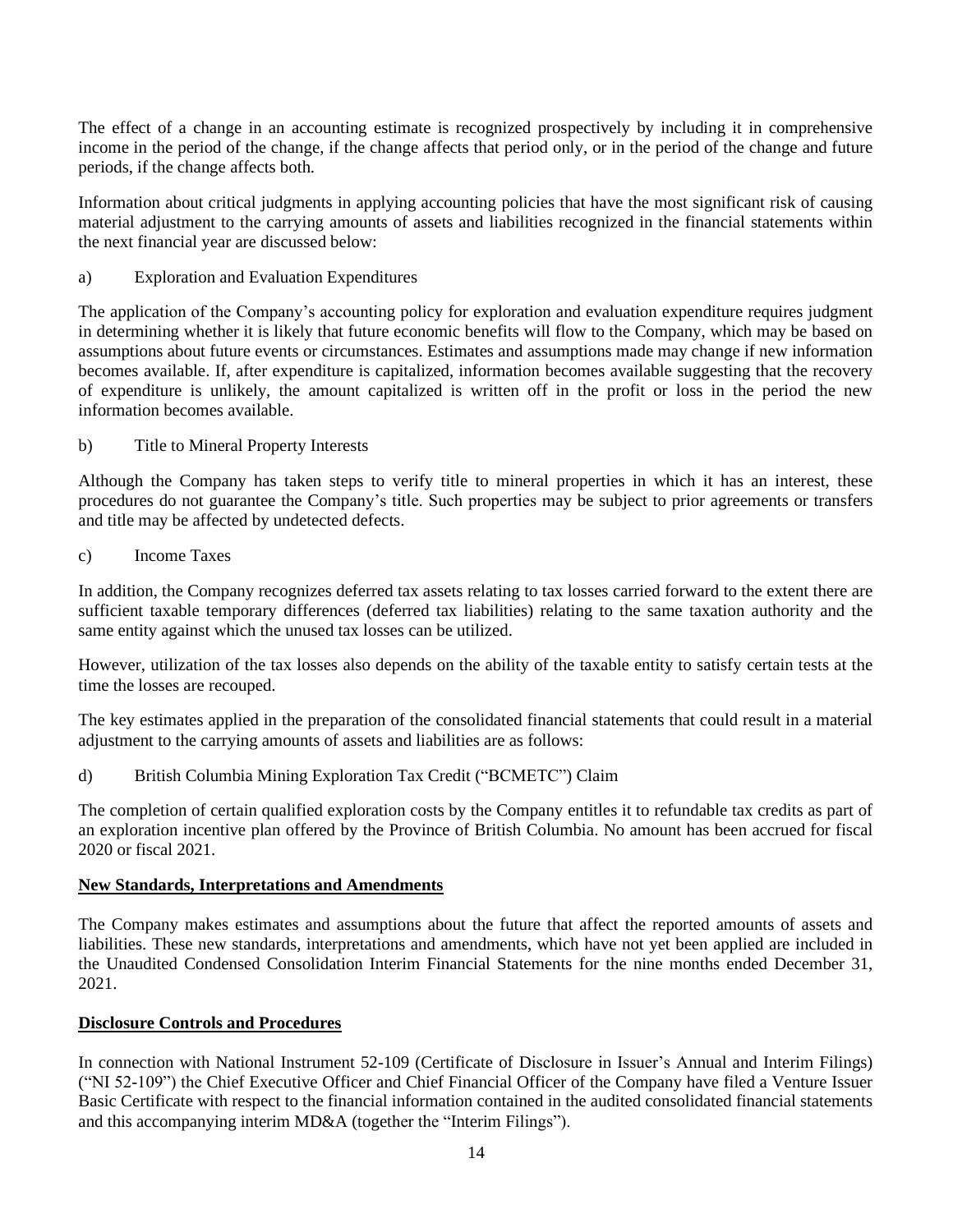In contrast to the full certificate under NI 52-109, the Venture Issuer Basic Certificate does not include representations relating to the establishment and maintenance of disclosure controls and procedures and internal control over financial reporting, as defined in NI 52-109. For further information the reader should refer to the Venture Issuer Basic Certificates filed by the Company with respect to the Annual and Interim Filings on SEDAR at [www.sedar.com.](http://www.sedar.com/)

#### **Disclosure for Venture Issuers without Significant Revenue**

Consistent with other junior companies in the mineral exploration industry, the Company has no source of operating revenue. The Company's Audited Consolidated Financial Statements for the Year ended March 31, 2021 provide a breakdown of the general and administrative expenses for the period under review and an analysis of the capitalized and expensed exploration and evaluation incurred on its mineral properties.

### **Risks and Uncertainties**

#### Early Stage – Need for Additional Funds

The Company has no history of profitable operations and its present business is at an early stage. As such, the Company is subject to many risks common to such enterprises, including undercapitalization, cash shortages and limitations with respect to personnel, financial and other resources and the lack of revenues. There is no assurance that the Company will be successful in achieving a return on shareholders' investments and the likelihood of success must be considered in light of its early stage of operations.

The Company has no source of operating cash flow and no assurance that additional funding will be available to it for further exploration and development of its projects when required.

Although the Company has been successful in the past in obtaining financing though the sale of equity securities or joint ventures, there can be no assurance that the Company will be able to obtain adequate financing in the future or that the terms of such financing will be favourable. Failure to obtain such additional financing could result in the delay or indefinite postponement of further exploration and development of its properties.

### Exploration and Evaluation

Exploration for minerals is a speculative venture involving substantial risk. There is no certainty that the expenditures made by the Company will result in discoveries of commercial mineral reserves.

Mining and development risk always accompany anticipated rewards, and uncertainties always exist where mineral properties are concerned. Uncertainties include the size, grade and recovery of a natural occurring mineral deposit. Although exploration and development efforts can outline a mineral deposit with a degree of certainty, ultimate grade and tonnages are never fully known until mining has been completed.

Metal and prices are also a significant factor in the development decision for a mineral property, as a mine may not be economically feasible in a period of depressed prices. Factors, beyond the control of the Company may affect the marketability of any minerals discovered. Pricing is affected by numerous factors such as international economic and political trends, global or regional consumption and demand patterns, and increased production by current producers.

## Operating Hazards and Risks

Mining operations involve many risks, which even a combination of experience, knowledge and careful evaluation may not be able to overcome. In the course of exploration, development and production of mineral properties, certain risks, and in particular, unexpected or unusual geological operating conditions including rock bursts, cave-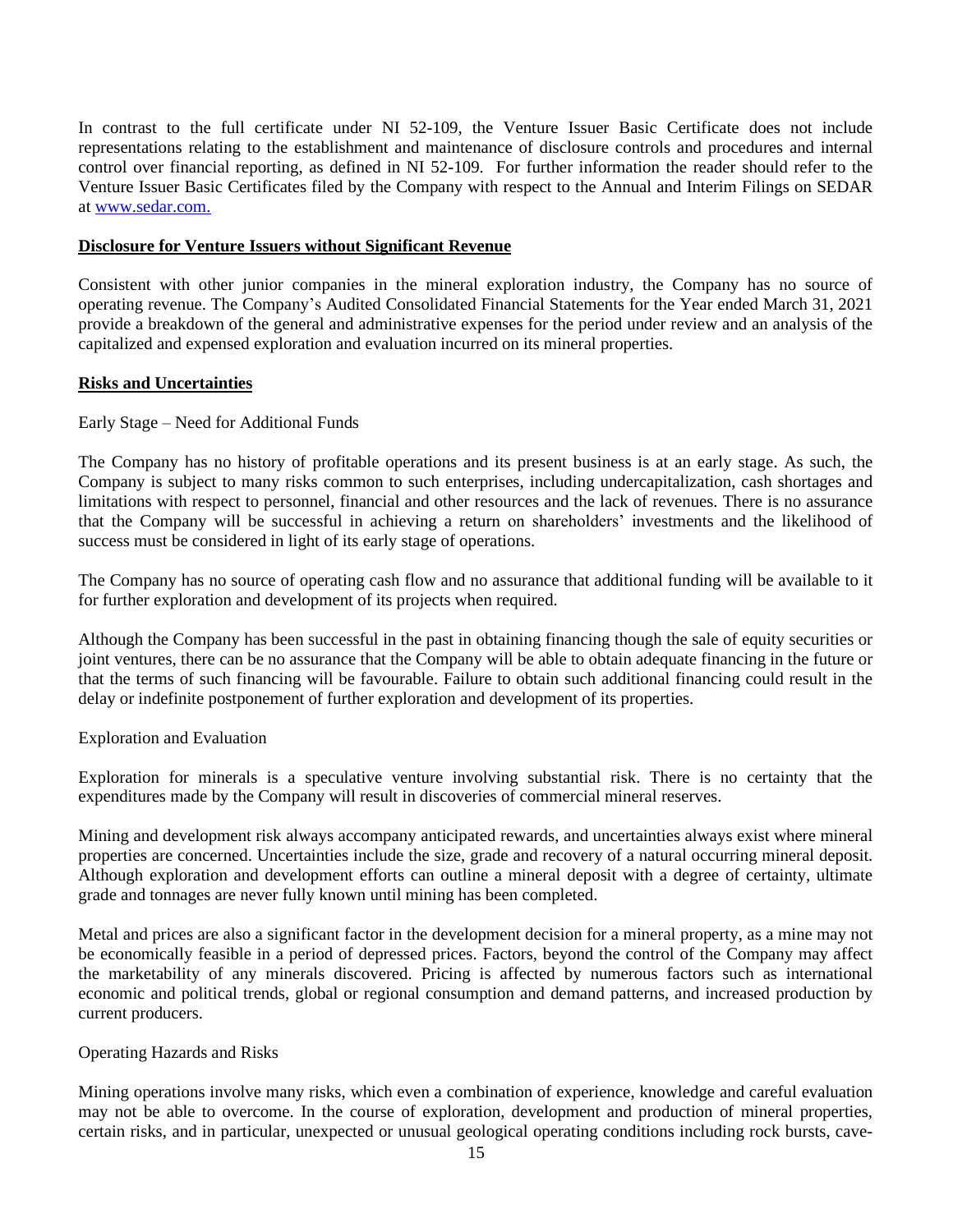ins, fires, flooding and earthquakes may occur. Operations in which the Company has a direct or indirect interest will be subject to all the hazards and risks normally incidental to exploration, development and production of metals, any of which could result in damage to or destruction of mines and other producing facilities, damage to life and property, environmental damage and possible legal liability for any or all damage.

#### Title Risks

Although the Company has exercised the usual due diligence with respect to determining title to properties in which it has a material interest, there is no guarantee that title to such properties will not be challenged or impugned.

#### Environmental Regulations, Permits and Licences

The Company's operations are subject to various laws and regulations governing the protection of the environment, exploration, development, production, taxes, labour standards, occupational health, waste disposal, safety and other matters. Environmental legislation provides for restrictions and prohibitions on spills, releases or emissions of various substances produced in association with certain mining industry operations, such as seepage from tailings disposal areas, which would result in environmental pollution. A breach of such legislation may result in impositions of fines and penalties. In addition, certain types of operations require the submission and approval of environmental impact assessments. Environmental legislation is evolving in a direction of stricter standards, and enforcement, and higher fines and penalties for non-responsibility for companies and directors, officers and employees. The cost of compliance with changes in governmental regulations has the potential to reduce the profitability of operations. The Company intends to fully comply with all environmental regulations.

Failure to comply with applicable laws, regulations, and permitting requirements may result in enforcement actions, including orders issued by regulatory or judicial authorities causing operations to cease or be curtailed, and may include corrective measures requiring capital expenditures, installation of additional equipment, or remedial actions. Parties engaged in mining operations may be required to compensate those suffering loss or damage by reason of mining activities and may have civil or criminal fines or penalties imposed for violations of applicable laws or regulations and, in particular, environmental laws.

Amendments to current laws, regulations and permits governing operations and activities of mining companies, or more stringent implementation thereof, could have a material adverse impact of the Company and cause increases in capital expenditures or productions costs or reduction in levels of productions at producing properties or requirements abandonment or delays in development of new mining properties.

### Competition and Agreements with Other Parties

The mining industry is intensely competitive in all its phases. The Company competes with other companies that have greater financial resources and technical capacity. Competition could adversely affect the Company's ability to acquire suitable properties or prospects in the future.

The Company may, in the future, be unable to meet its share of costs incurred under agreements to which it is a party and it may have its interest in the properties subject to such agreements reduced as a result. Also, if other parties to such agreements do not meet their share of such costs, the Company may not be able to finance the expenditures required to complete recommended programs.